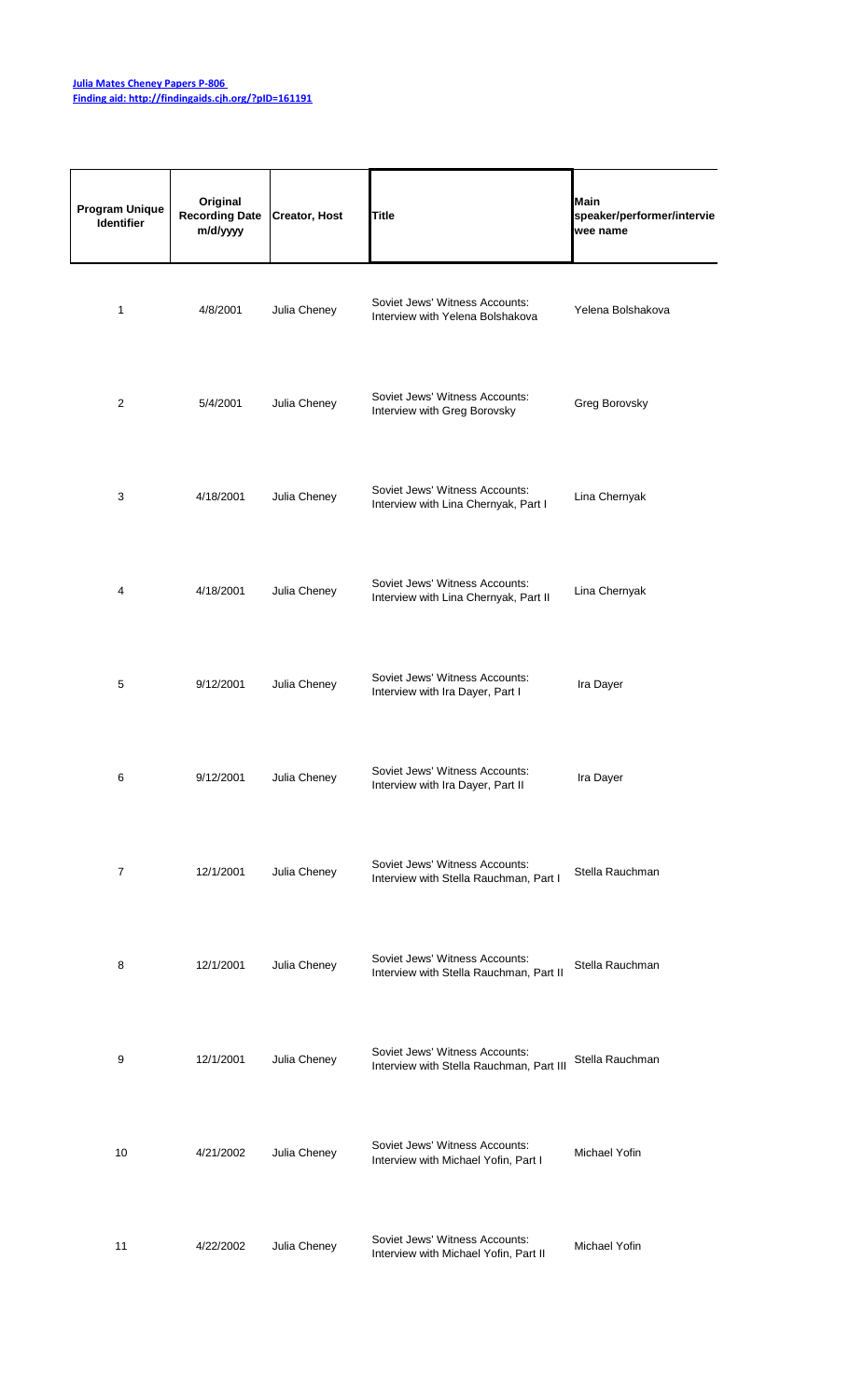## **[Jerry Goodman Pape](http://findingaids.cjh.org/?pID=355968)rs P-863**

**[Finding aid: http://fin](http://findingaids.cjh.org/?pID=355968)dingaids.cjh.org/?pID=355968**

| Program Unique<br><b>Identifier</b> | Original<br><b>Recording Date</b><br>m/d/yyyy | <b>Creator, Host</b> | <b>Title</b>                                                                       | Main<br>speaker/performer/intervie<br>wee name |
|-------------------------------------|-----------------------------------------------|----------------------|------------------------------------------------------------------------------------|------------------------------------------------|
| $\mathbf{1}$                        |                                               |                      | AJC Oral History Meeting                                                           | <b>Morris Abrams</b>                           |
| 2                                   | 7/11/1989                                     |                      | Conversation with Wendy Litwack<br>About Soviet Jewry Activity in US and<br>Canada | Wendy Litwack                                  |
| $\mathbf{3}$                        | 9/X/1992                                      | <b>NCSJ</b>          | A Message from Chairman Shoshana<br>S. Cardin: "The Changing Challenges"           | Shoshana S. Cardin                             |
| $\overline{4}$                      |                                               |                      | Synagogue Service, Cantorial and<br>Music Ceremony in English, USA                 |                                                |
| 5                                   |                                               |                      | A. Brumberg, M. Decter                                                             |                                                |

**[National Conference](http://findingaids.cjh.org/?pID=338009) on Soviet Jewry Records I-181A [Finding aid: http://fin](http://findingaids.cjh.org/?pID=338009)dingaids.cjh.org/?pID=338009**

| <b>Program Unique</b><br><b>Identifier</b> | Original<br><b>Recording Date</b><br>m/d/yyyy | <b>Creator, Host</b> | <b>Title</b>       | <b>Main</b><br>speaker/performer/intervie<br>wee name |
|--------------------------------------------|-----------------------------------------------|----------------------|--------------------|-------------------------------------------------------|
| 1                                          | 4/12/1973                                     | Jerry Goodman        | Interview, Part I  | Richard Mass Chairman of<br>the NCSJ                  |
| 2                                          | 4/19/1972                                     | Jerry Goodman        | Interview, Part II | Richard Mass Chairmen of<br>the NCSJ Part II          |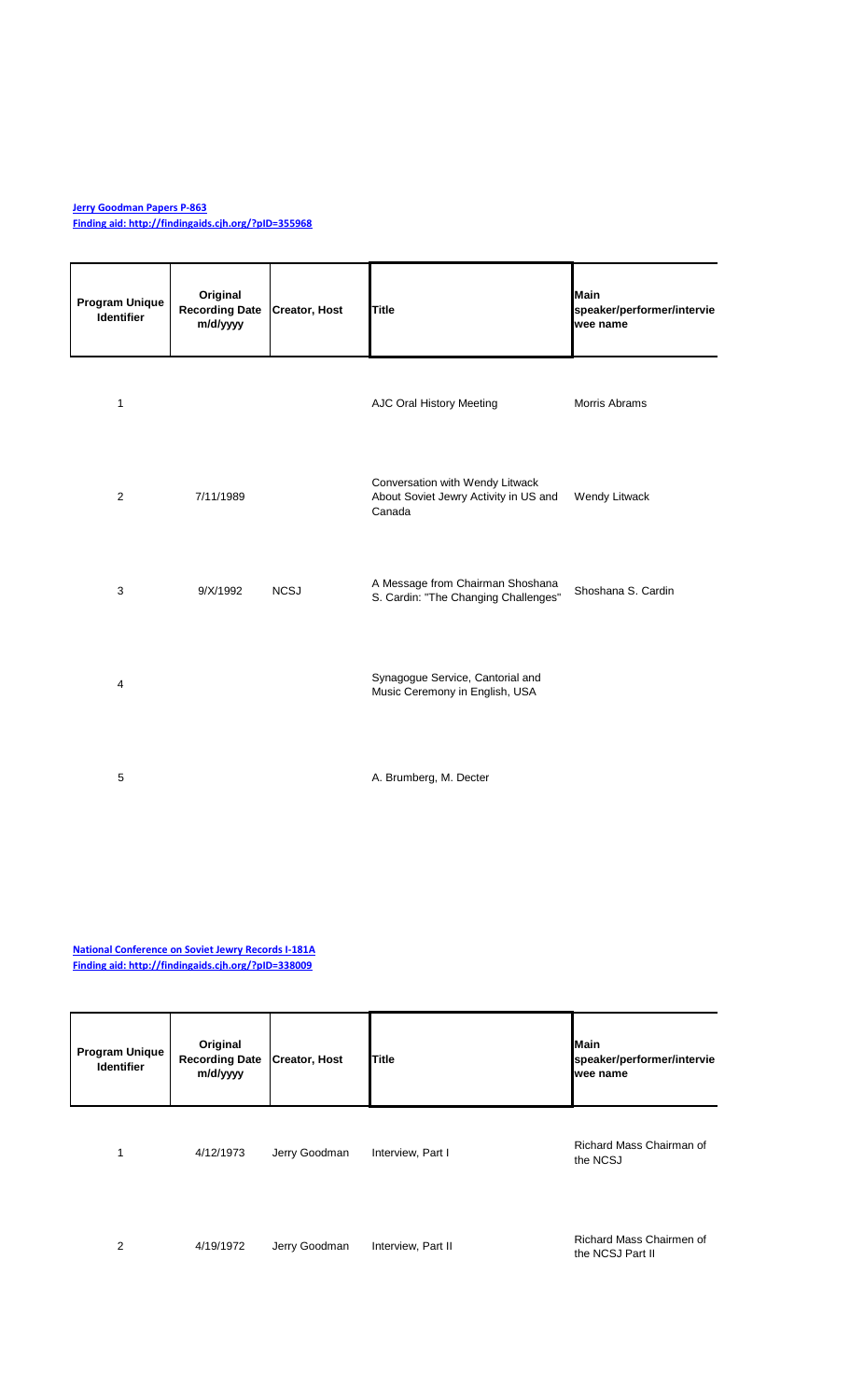| 3  | 4/26/1972 | Jerry Goodman                  | Solidarity Day                                                                 | Rabbi Gilbert Klaperman      |
|----|-----------|--------------------------------|--------------------------------------------------------------------------------|------------------------------|
| 4  | 5/3/1972  | Jerry Goodman                  | Absorbing Soviet Jews in Israel                                                | Dr. Miron J. Sheskin         |
| 5  | 5/10/1972 | Jerry Goodman                  | Soviet Judaism                                                                 | Rabbi Arthur Schneier        |
| 6  | 5/17/1972 | Jerry Goodman                  | Interview with a Russian Emigre                                                | Ephraim Sevela               |
| 7  | 5/24/1972 | Jerry Goodman                  | Passover in USSR 1972, Part I                                                  | Noam and Nahama<br>Shudofsky |
| 8  | 5/31/1972 | Jerry Goodman                  | Passover in USSR 1972, Part II                                                 | Noam and Nahama<br>Shudofsky |
| 10 | 6/6/1972  | Jerry Goodman                  | Commentary on President Nixon's Trip<br>to the Soviet union                    | Jerry Goodman                |
| 11 | 6/6/1972  | Jerry Goodman                  | Russian Jews to Israel                                                         | David Geller                 |
| 12 | 6/6/1972  | Jerry Goodman                  | Student Struggle for Soviet Jewry                                              | Rabbi Charles Sheer          |
| 13 | 7/5/1972  | Jerry Goodman                  | N.Y. Conference on Soviet Jewry                                                | Malcolm Heonlein             |
| 14 | 7/12/1972 | Jerry Goodman,<br>David Geller | Jerry Goodman's trip to Israel--<br>Interviewed by David Geller--AJC           | Jerry Goodman                |
| 15 | 7/19/1972 | Jerry Goodman                  | August 12: 20th Anniversary of the<br>murder of Soviet Jewish Writers, Part I  | Jerry Goodman                |
| 16 | 7/26/1972 | Jerry Goodman                  | August 12: 20th Anniversary of the<br>murder of Soviet Jewish Writers, Part II | Jerry Goodman                |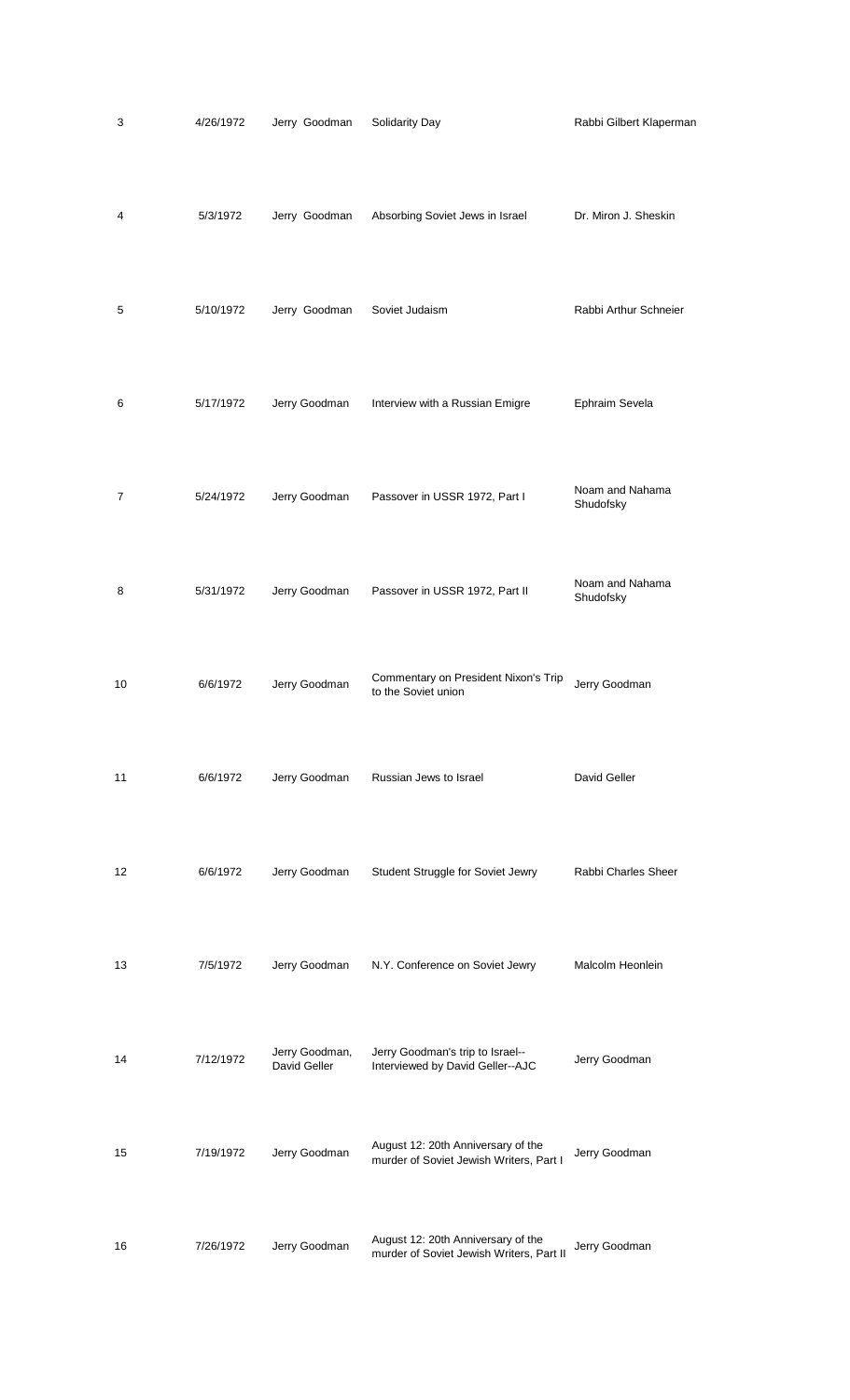| 17 | 8/2/1972   | Jerry Goodman | News Round-up                                                                 | Jerry Goodman                                      |
|----|------------|---------------|-------------------------------------------------------------------------------|----------------------------------------------------|
| 20 | 8/10/1972  | Jerry Goodman | The Case of Vladimir Markman                                                  | Jacob Fuchsberg                                    |
| 21 | 8/10/1972  | Jerry Goodman | Soviet Jews and the Law                                                       | Jacob Fuchsberg                                    |
| 22 |            | Jerry Goodman | A Student's Encounter. A Summer in<br>the USSR, Part I                        | Andrea Wine                                        |
| 23 |            | Jerry Goodman | Dialogue in Israel                                                            | Dr. Phil Baum                                      |
| 24 |            | Jerry Goodman | A Student's Encounter. A summer in<br>the USSR, Part II                       | Andrea Wine                                        |
| 25 | 9/27/1972  | Jerry Goodman | Commentary on the Recent Events in<br>the USSR                                | Jerry Goodman                                      |
| 26 | 10/4/1972  | Jerry Goodman | Interview with the Chairman of Greater<br>New York Conference on Soviet Jewry | <b>Stanley Lowell</b>                              |
| 27 | 10/11/1972 | Jerry Goodman | Simhat Torah in Moscow 1972                                                   | Rabbi Haskel Lookstein                             |
| 28 | 10/18/1972 | Jerry Goodman | Interview                                                                     | Henry Sigman                                       |
| 31 | 10/27/1972 | Jerry Goodman | Soviet Jews: The Spiritual Search, Part Rabbi Haskel Lookstein and<br>L       | Ms. Audrey Lookstein                               |
| 32 | 10/27/1972 | Jerry Goodman | Soviet Jews: The New Pursuit, Part II                                         | Rabbi Haskel Lookstein and<br>Ms. Audrey Lookstein |
| 33 | 10/27/1972 | Jerry Goodman | Soviet Law and the Jews                                                       | Boris Kogan                                        |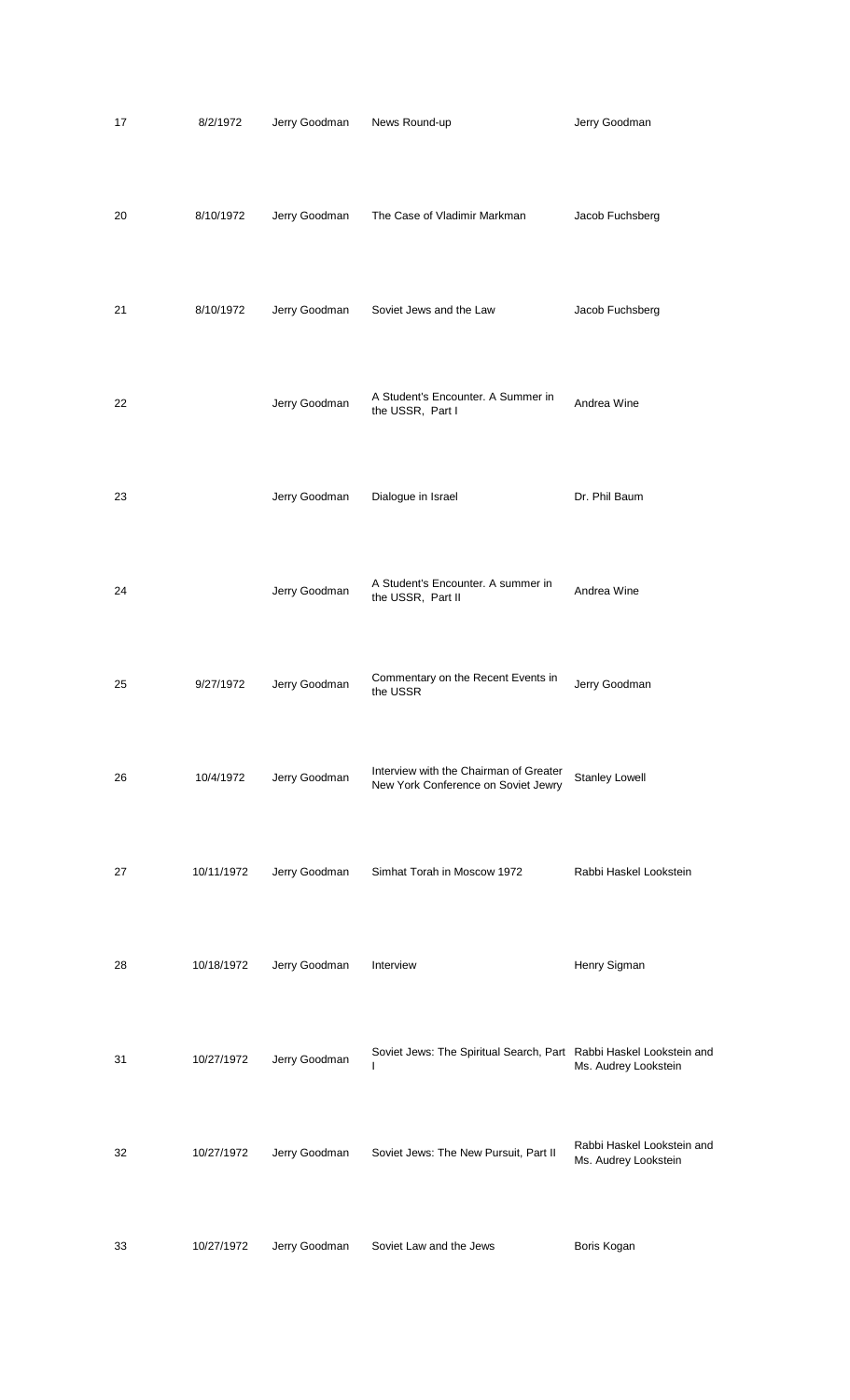| 34 | 11/27/1972 | Jerry Goodman | Amnesty of Soviet Jewish Prisoners                 | Jerry Goodman                             |
|----|------------|---------------|----------------------------------------------------|-------------------------------------------|
| 35 | 11/27/1972 | Jerry Goodman | Women's Plea, December 12                          | Jacqueline Levin                          |
| 43 | 1/22/1973  | Jerry Goodman | Soviet Jews: Person to Person                      | Monica Blum                               |
| 44 | 2/1/1973   | Jerry Goodman | Interview                                          | Congressman Mario Biaggi                  |
| 53 | 4/11/1973  | Jerry Goodman | Soviet Jews Profiles of Harassment                 |                                           |
| 57 | 5/3/1973   | Jerry Goodman | Interview                                          | Rabbi Gilbert Klaperman                   |
| 59 | 5/21/1973  | Jerry Goodman | Involvement for Soviet Jews, Part I                | June Jacobs and Joel<br>Sprayregen        |
| 60 | 5/30/1973  | Jerry Goodman | Involvement for Soviet Jews, Part II               | June Jacobs and Joel<br>Sprayregen        |
| 62 | 6/11/1973  | Jerry Goodman | Freedom Assembly for Soviet Jews                   | Jerry Goodman                             |
| 63 | 6/11/1973  | Jerry Goodman | Interreligious Task Force on Soviet<br>Jewry       | Rabbi Tannenbaum and<br>Sister Anna Gulen |
| 67 | 7/18/1973  | Jerry Goodman | The Lindsay Visit, Part I                          | Jay Krieger                               |
| 68 | 7/17/1973  | Jerry Goodman | Coming Home, Meeting Russian Jews<br>in Vienna     | Sheila Levin Woods                        |
| 69 | 8/1/1973   | Jerry Goodman | The Lindsay Visit: Meeting Soviet Jews,<br>Part II | Jay Krieger                               |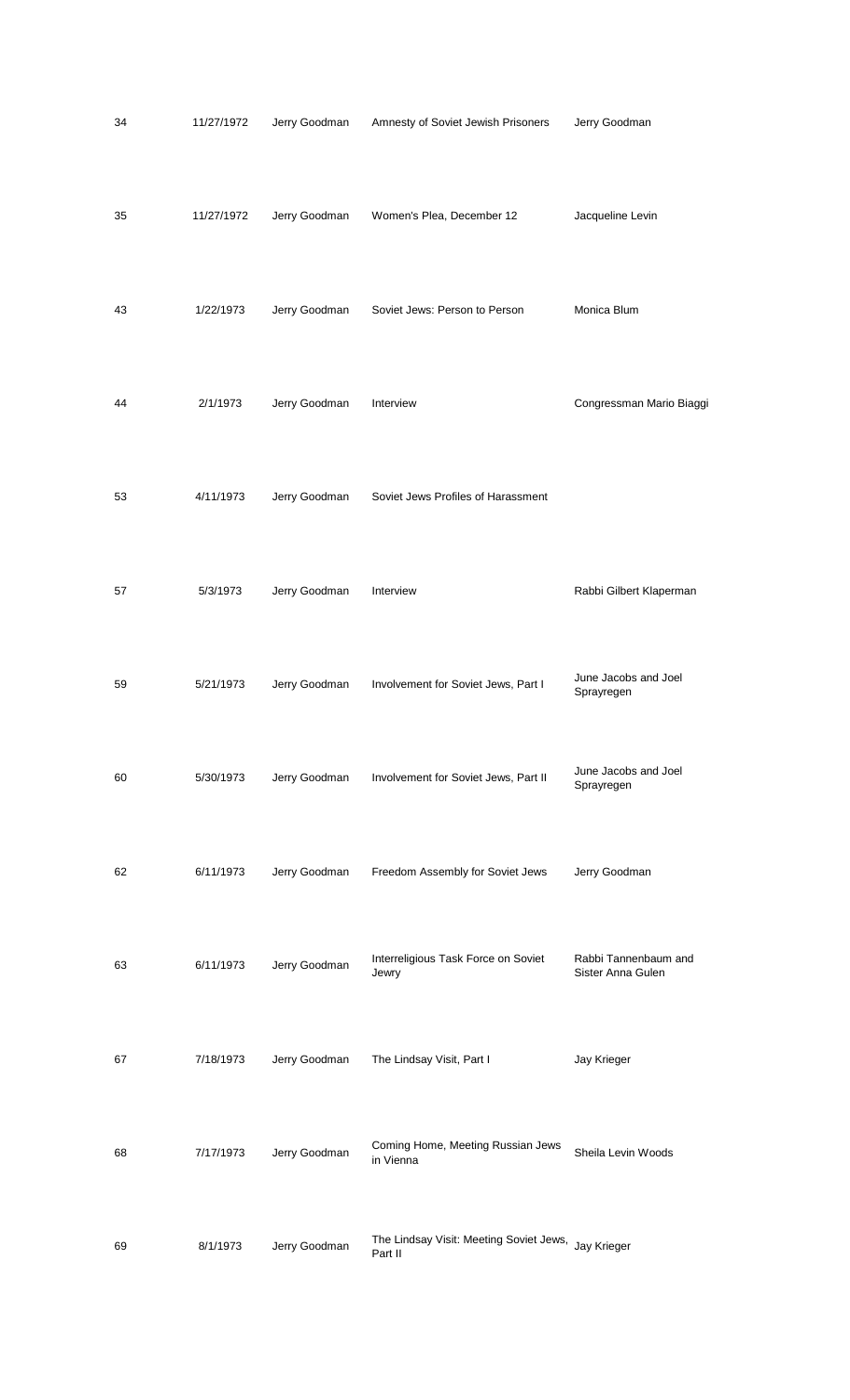| 70 | 8/7/1973   | Sheela Woods for<br>Jerry Goodman              | The night of the murdered poets                         | Will Stern executive director<br>of the Workman Circle, vice<br>president of the Jewish<br>Daily Forwerts                               |
|----|------------|------------------------------------------------|---------------------------------------------------------|-----------------------------------------------------------------------------------------------------------------------------------------|
| 72 | 8/20/1973  | Jerry Goodman                                  | <b>Meeting Soviet Jews</b>                              | Elain Kei Syris Chairperson<br>of National Division of<br>United Jewish Appeal<br>(Interview)                                           |
| 73 | 8/20/1973  | Jerry Goodman                                  | Acting for Soviet Jews                                  | Abraham Bayer Secretary of<br>nternational Comission of<br>the National Jewish<br><b>Community Relations</b><br><b>Advisory Council</b> |
| 75 | 8/20/1973  | Jerry Goodman                                  | Remembering Louis Tincus                                | Charlotte Jacobson<br>Chairmen of the American<br>Section of the World Zionist<br>Organization                                          |
| 76 | 1/9/1973   | Sheela Lee Levin<br>Woods for Jerry<br>Goodman | Profile of Soviet Jewry. Family seeking<br>to emmigrate | Eve Weiss                                                                                                                               |
| 77 | 9/13/1973  | for Jerry Goodman                              | Sheela Lee Woods The Soviet legal system + Jews         | Nick Scoppetta Comissioner<br>of Investigations of the City<br>of new york                                                              |
| 80 | 10/30/1973 | Jerry Goodman                                  | Women's plea                                            | Ellen Bayer Program<br>Specialist for the National<br>council of Jewish Woman                                                           |
| 82 | 10/30/1973 | Jerry Goodman                                  | An artist from Vilna                                    | Raya Kruk/Guest                                                                                                                         |
| 83 | 2/12/1976  | Jerry Goodman                                  | Refuseniks, the human side                              | Jessie Zel Lurie/ guest                                                                                                                 |
| 85 | 11/261973  | Jerry Goodman                                  | Soviet Jewry. A community Response                      | Malcolm Hoenlin                                                                                                                         |
| 87 | 18/11/1973 | Jerry Goodman                                  | From Kishinev to a Labor Camp                           | Shimon Levit                                                                                                                            |
| 90 | 1/14/1974  | Jerry Goodman                                  | 1973 (A critical Year for Soviet Jews)                  |                                                                                                                                         |
| 91 | 1/14/1974  | Jerry Goodman                                  | Gulag Archipelago for Jews                              |                                                                                                                                         |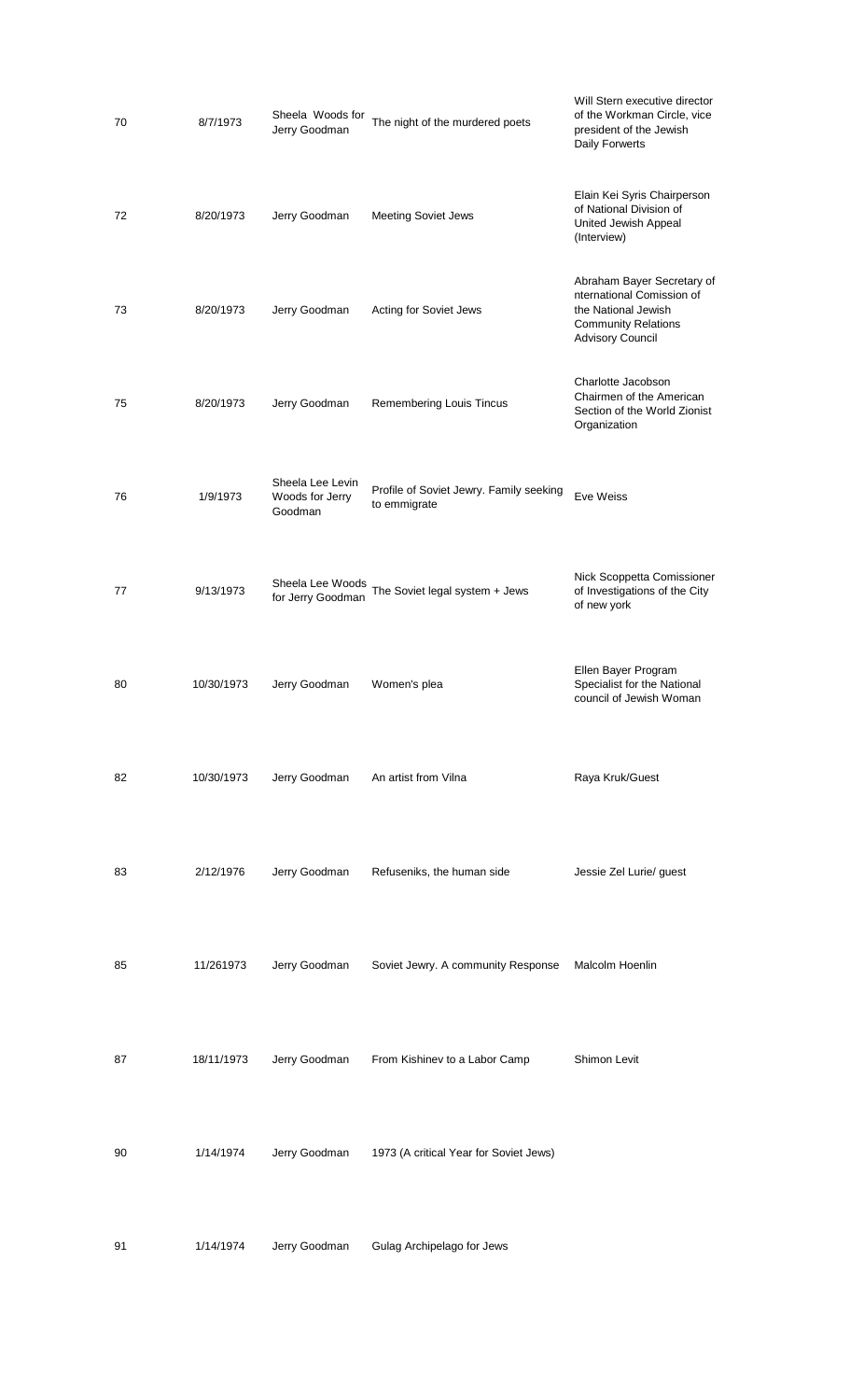| 92  | 1/28/1974  | Jerry Goodman | Chicago An Activist Community                                                                            | Joel J. Spreyregeen                                                                                                                   |
|-----|------------|---------------|----------------------------------------------------------------------------------------------------------|---------------------------------------------------------------------------------------------------------------------------------------|
| 93  | 1/28/1974  | Jerry Goodman | Teaching Hebrew Underground                                                                              | <b>Baruch Ainbinder</b>                                                                                                               |
| 95  | 12/17/1973 | Jerry Goodman | The Prisoners of conscience                                                                              |                                                                                                                                       |
| 98  | 3/11/1974  | Jerry Goodman | Soviet Jews. A current situation                                                                         |                                                                                                                                       |
| 99  | 3/11/1973  | Jerry Goodman | <b>Committee for Concerned Scientists</b>                                                                | Mel Pomerantz                                                                                                                         |
| 100 | 3/25/1974  | Jerry Goodman | No Exit fro 4 soviet women                                                                               | <b>Ruth Gruber</b><br>Jounalist, Writer following an<br>article in the News<br>magazine                                               |
| 101 | 3/25/1974  | Jerry Goodman | SovietJewry. A lesson plan                                                                               | Noam Shudovsky                                                                                                                        |
| 103 | 4/22/1974  | Jerry Goodman | Jerry Goodman Commentary on the<br>current situation on emigration                                       |                                                                                                                                       |
| 104 | 4/22/1974  | Jerry Goodman | The efforts of Jewish Community in<br>Baltimore and Baltimore Soviet Jewry<br>Commity to aid Soviet Jews | Saul Goldstein Chairment of<br>the Baltimore Soviet Jewry<br>Commity, Jak Fruchtman<br>Secretary of Baltimore<br>Soviet Jewry Commity |
| 105 |            | Jerry Goodman | A report after a trip to Soviet Union                                                                    | Sheela Lee Levin Woods                                                                                                                |
| 107 | 5/23/1974  | Jerry Goodman | Sheela Woods for A news Report: Situation of Jews in the<br><b>USSR</b> today                            |                                                                                                                                       |
| 109 | 6/5/1974   | Jerry Goodman | Soviet Jews in Israel                                                                                    | Zalman Abramov Member<br>of Knesset Co-chairman of<br>the Public Council on Soviet<br>Jewry                                           |
| 110 | 6/17/1974  | Jerry Goodman | An encounter with tradition A report<br>after a trip to Soviet Union                                     | Sandy&Susan Eisenstadt                                                                                                                |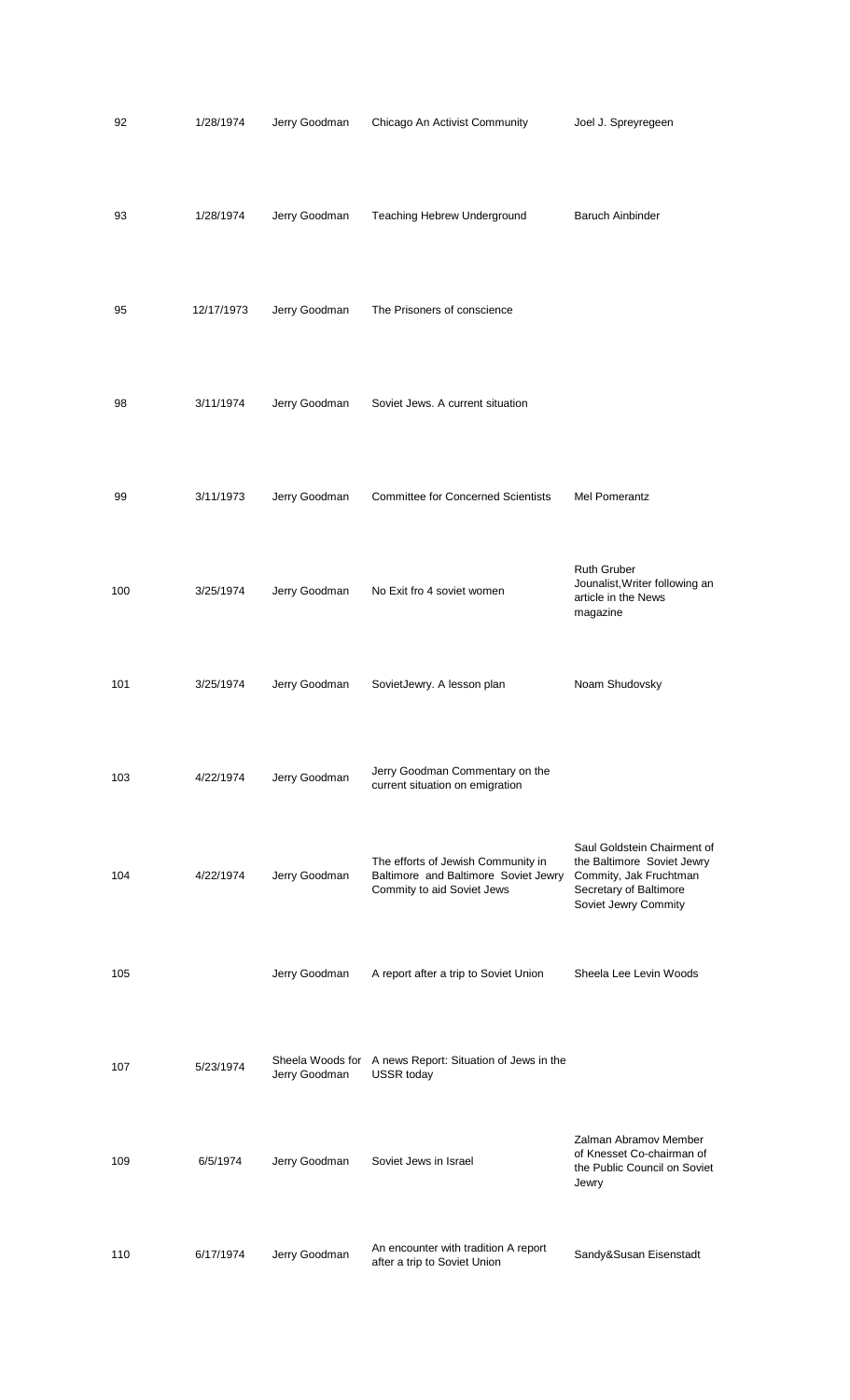| 111 | 6/1974?    | Jerry Goodman                     | America Mobilizes                                          | Abraham J. Bayer Secretary<br>for national concerns of the<br>National Jewish Advisory<br>Council |
|-----|------------|-----------------------------------|------------------------------------------------------------|---------------------------------------------------------------------------------------------------|
| 113 | 7/9/1974   | Jerry Goodman                     | Commentary: Travel to the USSR, Part<br>I (Jewish Travel)  |                                                                                                   |
| 114 | 7/9/1974   | Jerry Goodman                     | Summit III +The press                                      | Sheela Lee Levi Woods<br>(Interview)                                                              |
| 115 | 7/9/1974   | Jerry Goodman                     | Summit III +Soviet Jews                                    | Sheela Lee Woods Member<br>of the press group of the<br>Summit III (Interview)                    |
| 116 | 7/9/1974   | Jerry Goodman                     | Travel to the USSR Part II (Jewish<br>Travel)              |                                                                                                   |
| 117 | 7/29/1974  | Jerry Goodman                     | Agust 12 The night of the murdered<br>poets                | Meir Levin                                                                                        |
| 118 | 7/29/1974  | Jerry Goodman                     | Jewish Identity A Soviet View                              | Alexander Voronel                                                                                 |
| 120 | 8/28/1974  | Jerry Goodman                     | A visit to the Soviet Union/Impressions  Diana Goldin      |                                                                                                   |
| 121 | 9/4/1974   | Jerry Goodman                     | Soviet Foreign Policy                                      | Yehuda Helleman                                                                                   |
| 122 | 9/5/1974   | Jerry Goodman                     | "Settling in Israel"                                       | Noam Shudovsky                                                                                    |
| 123 | 9/5/1974   | Jerry Goodman                     | The days of Awe Jewish Life in USSR<br>vs. Eastern Europe  | Rabbi Arthur Shneir Appeal<br>of Conscience Foundation                                            |
| 125 | 10/4/1974  | Sheela Woods for<br>Jerry Goodman | The interreligious effort for Soviet Jews                  | Rabbi James Rudin<br>Executive Director of The<br>interreligious effort for<br>Soviet Jews        |
| 126 | 10/15/1974 | Jerry Goodman                     | The Student movement on behalf of<br>Soviet Jews in Boston | Morris Shapira                                                                                    |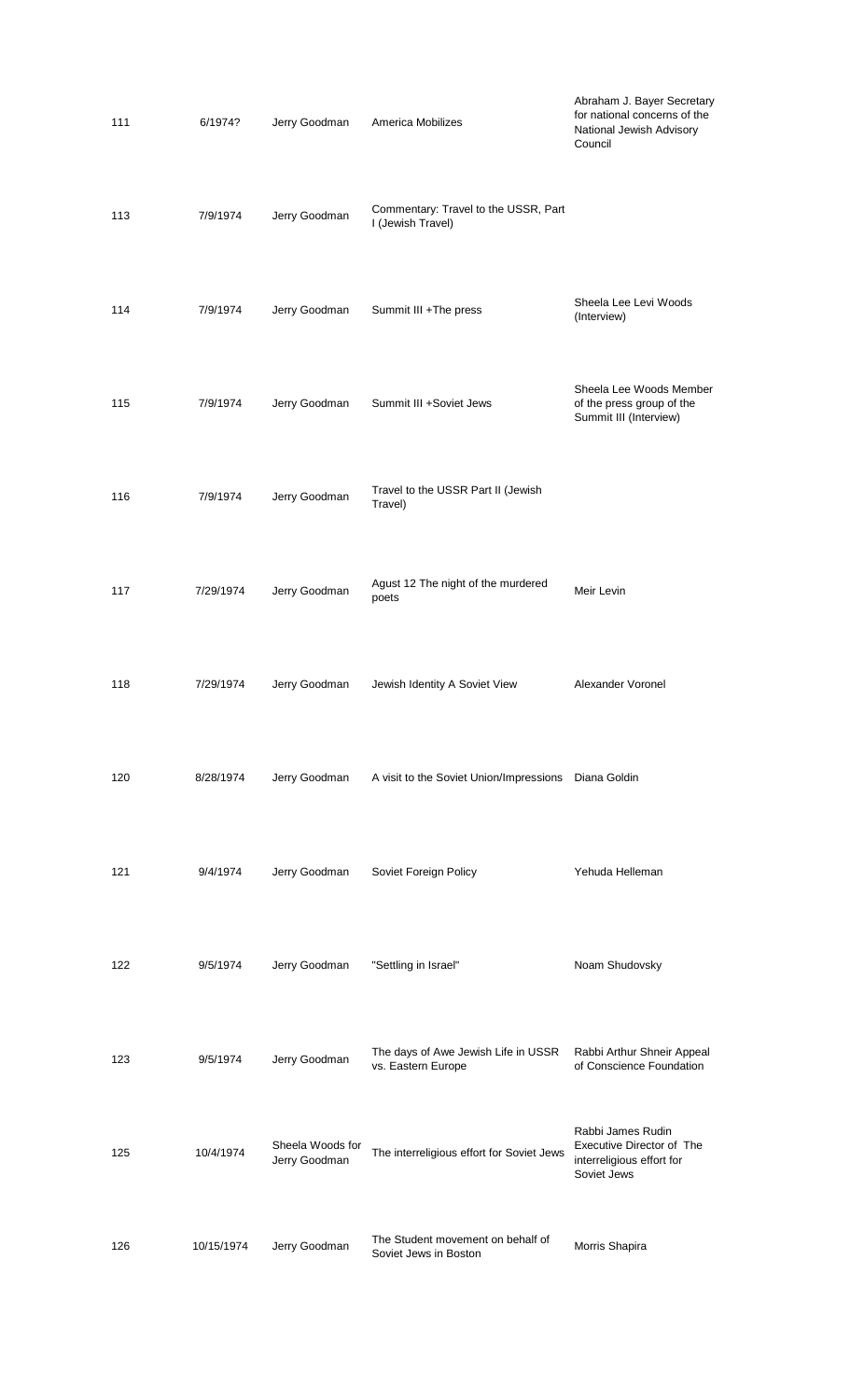| 127 | 10/15/1974 | Jerry Goodman                    | Effort of Canadians on behalf of Soviet<br>Jews                                                    | David Sadovskiy Director of<br>Canadian National<br>commitiee for soviet Jewry                                       |
|-----|------------|----------------------------------|----------------------------------------------------------------------------------------------------|----------------------------------------------------------------------------------------------------------------------|
| 128 | 10/29/1974 | Jerry Goodman                    | The Jackson Ammendment Where we<br>are now                                                         |                                                                                                                      |
| 130 | 11/27/1974 | Jerry Goodman                    | An Israely in Moscow for the World<br>University Games in 1973                                     | Lilly Nesher Interpreter for<br>the Israely delegation for the<br>University Games in<br><b>Moscow</b>               |
| 133 | 11/28/1974 | Jerry Goodman                    | Women's plea                                                                                       | <b>Ruth Dolhart Vice-President</b><br>of national council of jewish<br>women                                         |
| 134 | 12/9/1974  | Jerry Goodman                    | Prisoners of conscience Who are they?                                                              | <b>Brief profiles of Soviet</b><br><b>Prisoners of Conscience</b>                                                    |
| 137 | 6/17/1974  | Jerry Goodman                    | <b>Testing Soviet Law</b>                                                                          | Alvin k. Hellerstein                                                                                                 |
| 138 | 1/6/1975   | Jerry Goodman                    | 1974 A Unique Year for Soviet Jews                                                                 | Jackson Ammendmend,<br>President Ford's trade bill.<br>Continuing Persecution and<br>harrassement for soviet<br>Jews |
| 139 | 1/14/1975  | Jerry Goodman                    | Russia Revisited (Second visit to Soviet for national concerns of the<br>Union after 4 years)      | Abraham J. Bayer Secretary<br>National Jewish Advisory<br>Council                                                    |
| 141 | 1/27/1975  |                                  | Sheela Lee Woods Prisoners of conscience Soviet Jews<br>for Jerry Goodman and the abuse of the Law | Ezra Levin a prominent NY<br>Lawyer                                                                                  |
| 142 | 1/27/1975  | Shira Woods for<br>Jerry Goodman | Interfaith cuncern                                                                                 | Rabbi Henry Siegman<br>International jewish<br>commitiee on Intereligious<br>ConusItations                           |
| 143 | 2/11/1975  | Jerry Goodman                    | Second part of the interview. Efforts of<br>Canadian Jewry to help Jews in USSR                    | David Sadovskiy Director of<br>Canadian National<br>commitiee for soviet Jewry                                       |
| 145 | 2/25/1975  | Jerry Goodman                    | The new Jewish immigrants                                                                          | Gaymor Jacobsen An<br>Executive Vice-President of<br><b>HIAS</b>                                                     |
| 146 | 2/3/1975   | Jerry Goodman                    | What is NJCRAC The Meaning of Faith/<br>Report of the trip to the Soviet Union                     | What is NJCRAC The<br>Meaning of Faith/ Report of<br>the trip to the Soviet Union                                    |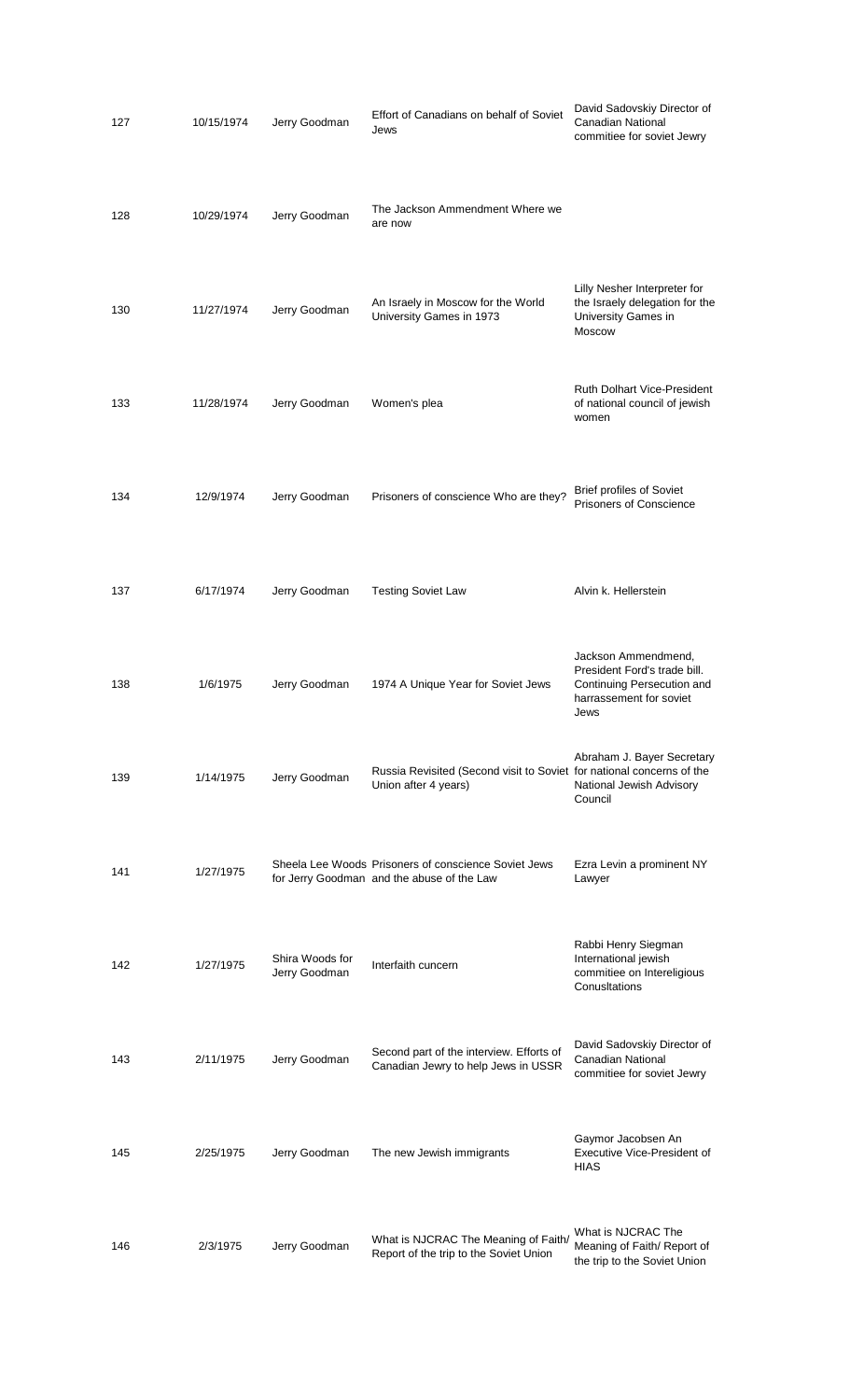| 147 | 3/3/1975  | Jerry Goodman     | Why the solidarity day+ the hardships<br>of Jews in the Soviet Union                                                                                                                                                                                                                  | Commentary                                                                                                    |
|-----|-----------|-------------------|---------------------------------------------------------------------------------------------------------------------------------------------------------------------------------------------------------------------------------------------------------------------------------------|---------------------------------------------------------------------------------------------------------------|
| 149 | 4/23/1975 | for Jerry Goodman | Sheela Lee Woods<br>Alexander & Nina Voronel interview                                                                                                                                                                                                                                | Alexander & Nina Voronel                                                                                      |
| 150 | 6/4/1975  | Jerry Goodman     | Australian Jews and the fight for<br>Russian Jewry                                                                                                                                                                                                                                    | Martin Indyk Australian<br>Union of Jewish Students                                                           |
| 151 | 5/8/1975  | host              | Dave Geller/ guest Leadership Assembly for the Jewish<br><b>Community Conference</b>                                                                                                                                                                                                  | Jerry Goodman Interview                                                                                       |
| 153 | 6/4/1975  | Jerry Goodman     | A report from a recent trip to Russia                                                                                                                                                                                                                                                 | Naomi Cohen                                                                                                   |
| 154 | 6/7/1975  | Jerry Goodman     | communication with Soviet Jews                                                                                                                                                                                                                                                        | Mark Mellman An Intern<br>with National Council of<br>Soviet Jewry                                            |
| 155 | 6/17/1975 | Jerry Goodman     | Moscow Testimony                                                                                                                                                                                                                                                                      | Vitaliy Rubin                                                                                                 |
| 156 | 6/7/1975  | Jerry Goodman     | Travel to the Soviet Union /report                                                                                                                                                                                                                                                    | Mister & Missis Robert<br>silverman                                                                           |
| 157 | 6/27/1975 | Jerry Goodman     | The efforts to help the soviet jews in<br>Los Angeles                                                                                                                                                                                                                                 | <b>Charles Posner Director of</b><br>Community relations<br>comission of the Los<br>Angeles jewish federation |
| 160 | 7/29/1975 | Jerry Goodman     | Reports from Trip to the Soviet Union<br>(Minsk)                                                                                                                                                                                                                                      | <b>Charlotte Turner</b>                                                                                       |
| 164 | 8/20/1975 | Jerry Goodman     | A new wave of repression against<br>Jewish activists in soviet union<br>Immigration continues to decline A very<br>and widespread campaign against the<br>Jewish activists is continues to mount.<br>Forced consription is one of its signs.<br>People are threatened with arrest and |                                                                                                               |
| 165 | 9/10/1975 | Jerry Goodman     | How do local Jewish communities<br>organize themselves for overseas<br>projects (Israel, Soviet Jewry)                                                                                                                                                                                | Lew Cole Chairmen of<br>National Jewish Community<br><b>Relations Advisory Council</b>                        |
| 167 | 9/22/1975 | Jerry Goodman     | Visiting Russia Meeting Jews A report<br>after a trip to Soviet Union First part                                                                                                                                                                                                      | Robert Dryman<br>Congressman, Jesuit priest                                                                   |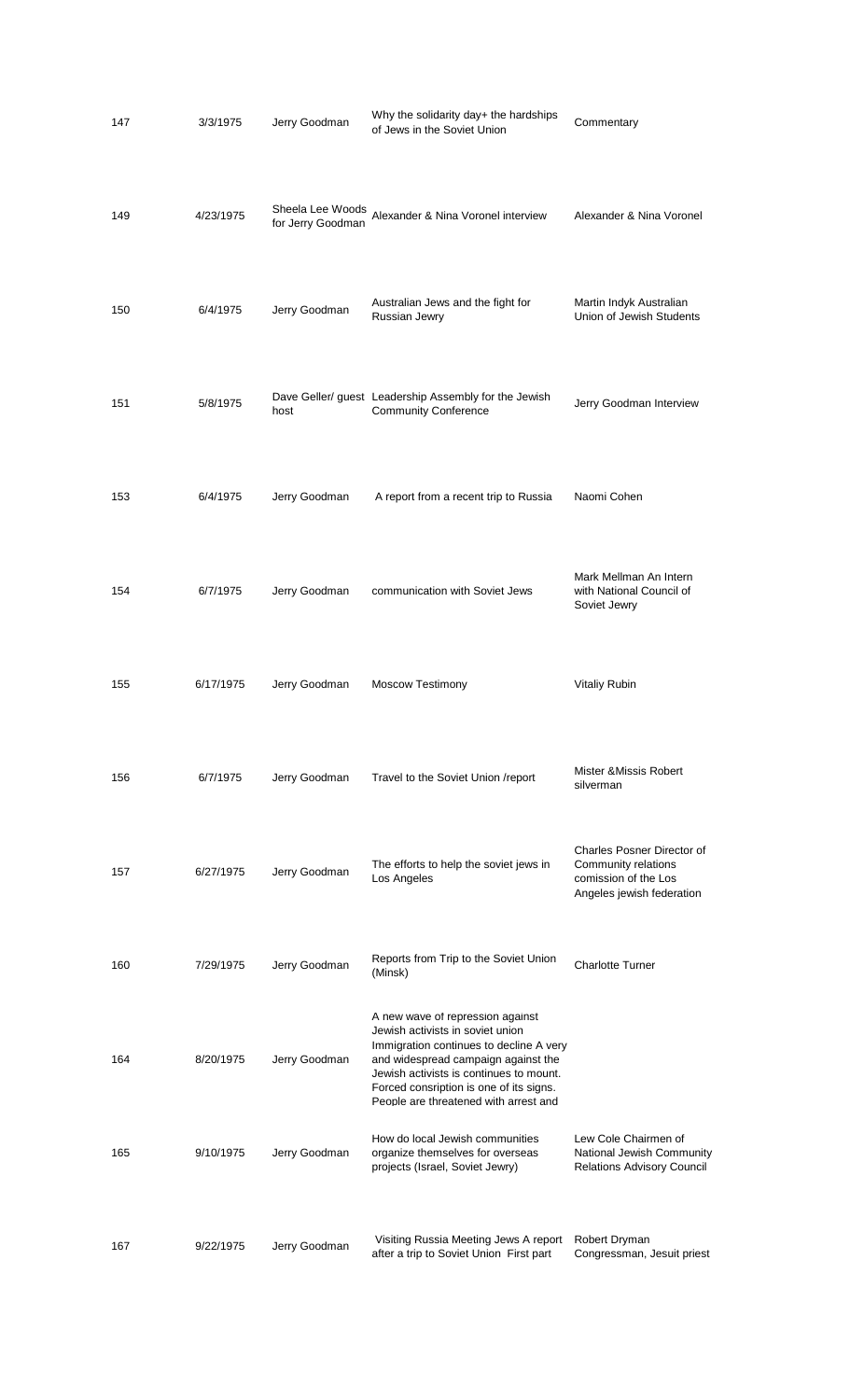| 168      | 9/22/1975  | Jerry Goodman                             | How does a Soviet Jew becomes a<br>Jewish activist                                                                                             | Robert Dryman<br>Congressman, Jesuit priest                                                                                |
|----------|------------|-------------------------------------------|------------------------------------------------------------------------------------------------------------------------------------------------|----------------------------------------------------------------------------------------------------------------------------|
| 169      | 10/12/1975 | Jerry Goodman                             | A personal history of a former Soviet<br>Jew First impressins of Israely reality                                                               | Moshe Kuperstein A Jew<br>from former Soviet Union<br>now in Israel                                                        |
| 170      | 10/12/1975 | Dave Geller/ guest<br>host                | Projecting ahead for Soviet Jewry                                                                                                              | Jerry Goodman The<br>executive director of the<br>National Conference for<br>Soviet Jewry Interview                        |
| 171      | 10/22/1975 | Jerry Goodman                             | The Washington Scene The concern for<br>Soviet Jews                                                                                            | Ira Silverman Director of<br>Institute for Jewish Policy<br>planning in Washington DC                                      |
| 172      | 10/22/1975 | Jerry Goodman                             | Connections between the Jewish<br>activist movement and the dissident/<br>democratic movement The goals of the<br>Jewish movemet vs. Dissident | Maurice Freedberg A<br>professor in Slavic<br>Languages in Urbana<br>Illinoice                                             |
| 173      | 11/12/1975 | Jerry Goodman                             | A second trip to Russia (Report)<br>Meeting with refuseniks and activists<br>1975 trip vs. 1972 trip                                           | Audree Looksteen president<br>of the sisterhood of Kehilat<br>Jeshurun (a significant<br>Orthodox synagogue in new<br>York |
| 174      | 12/3/1975  | Rabbi James<br>Rudin for Jerry<br>Goodman | 1976 Conference in Brussels Second<br>International congress on Soviet Jewry                                                                   | Abe Bayer Secretetary of<br>the National comission of<br>the National Jewish<br><b>Advisory Council</b>                    |
| 175      | 12/3/1975  | Rabbi James<br>Rudin for Jerry<br>Goodman | Trade for Freedom a book                                                                                                                       | Moris Branfman Co-<br>chairman of Business<br>Committee on the National<br>Congress for Soviet Jewry                       |
| 176      | 12/23/1975 | Jerry Goodman                             | A personal history account                                                                                                                     | Mikhail Steglitz                                                                                                           |
| 177      | 1/7/1976   | Jerry Goodman                             | Absorbing Soviet Jews in Israel. A<br>Personal account                                                                                         | <b>Mikhail Steglitz</b>                                                                                                    |
| 178      | 1/8/1976   | Jerry Goodman                             | Year Wrap-Up                                                                                                                                   | Jerry Goodman                                                                                                              |
| 179      | 1/15/1976  | Jerry Goodman                             | Brussels II: World Conference on<br>Soviet Jewry                                                                                               | Rabbi James Rudin                                                                                                          |
| 140, 166 | 1/14/1975  | Jerry Goodman                             | A Scientists Campaign                                                                                                                          | <b>Lily Chertoff</b>                                                                                                       |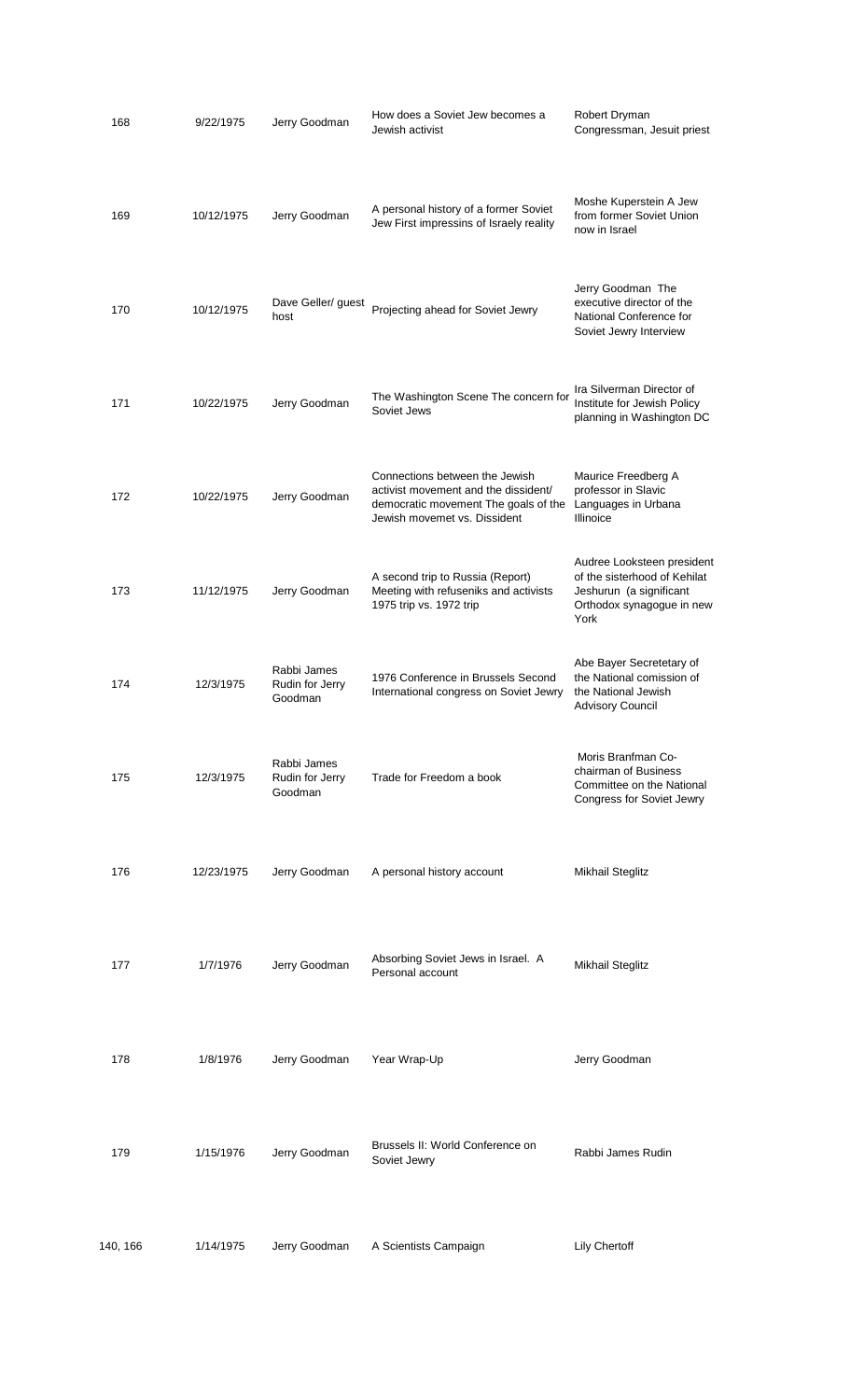| 18,38           | 12/27/1972 | Jerry Goodman  | Jewish Travelers to Russia                                                                       | Zev Furst            |
|-----------------|------------|----------------|--------------------------------------------------------------------------------------------------|----------------------|
| 19,54           | 8/16/1972  | Jerry Goodman  | Valeriy Panov                                                                                    | David Bar Illan      |
| 29, 39          | 10/25/1972 | Jerry Goodman  | Can the UN Help Soviet Jews                                                                      | Morris Abram         |
| 49, 61          | 2/20/1973  | Jerry Goodman  | Silent no More                                                                                   | <b>Thed Bikel</b>    |
| 55,66           | 4/6/1973   | Jerry Goodman  | The Lazar Liubarsky's Lonely Struggle                                                            | Moshe Decter         |
| 58, 71          | 5/3/1973   | Jerry Goodman  | Interview                                                                                        | Misha Radomisezky    |
| 64,78           | 6/25/1973  | Jerry Goodman  | The Soviet Case, Part I                                                                          | <b>Bill Korey</b>    |
| 65, 79          | 6/25/1973  | Jerry Goodman  | The Soviet Case, Part II                                                                         | <b>Bill Korey</b>    |
| 9,37            | 6/7/1972   | Jerry Goodman  | The Christian Commitment                                                                         | Rabbi Mark Tanenbaum |
| C <sub>01</sub> |            | Bon Gerber, LA | Interview with Lazar Liubarsky                                                                   | Lazar Liubarsky      |
| CO <sub>2</sub> | 4/26/1975  |                | Recorded Statement by Vladimir<br>Slepak                                                         | Vladimir Slepak      |
| CO <sub>3</sub> | x/x/1975   |                | Speech by President Gerald Ford on<br>Foreign Policy                                             | <b>Gerald Ford</b>   |
| CO <sub>4</sub> | 11/7/1971  |                | Governor David Hall of Oklahoma<br>Speaking to Emanuel Men's Club on<br>His Trip to Soviet Union | David Hall           |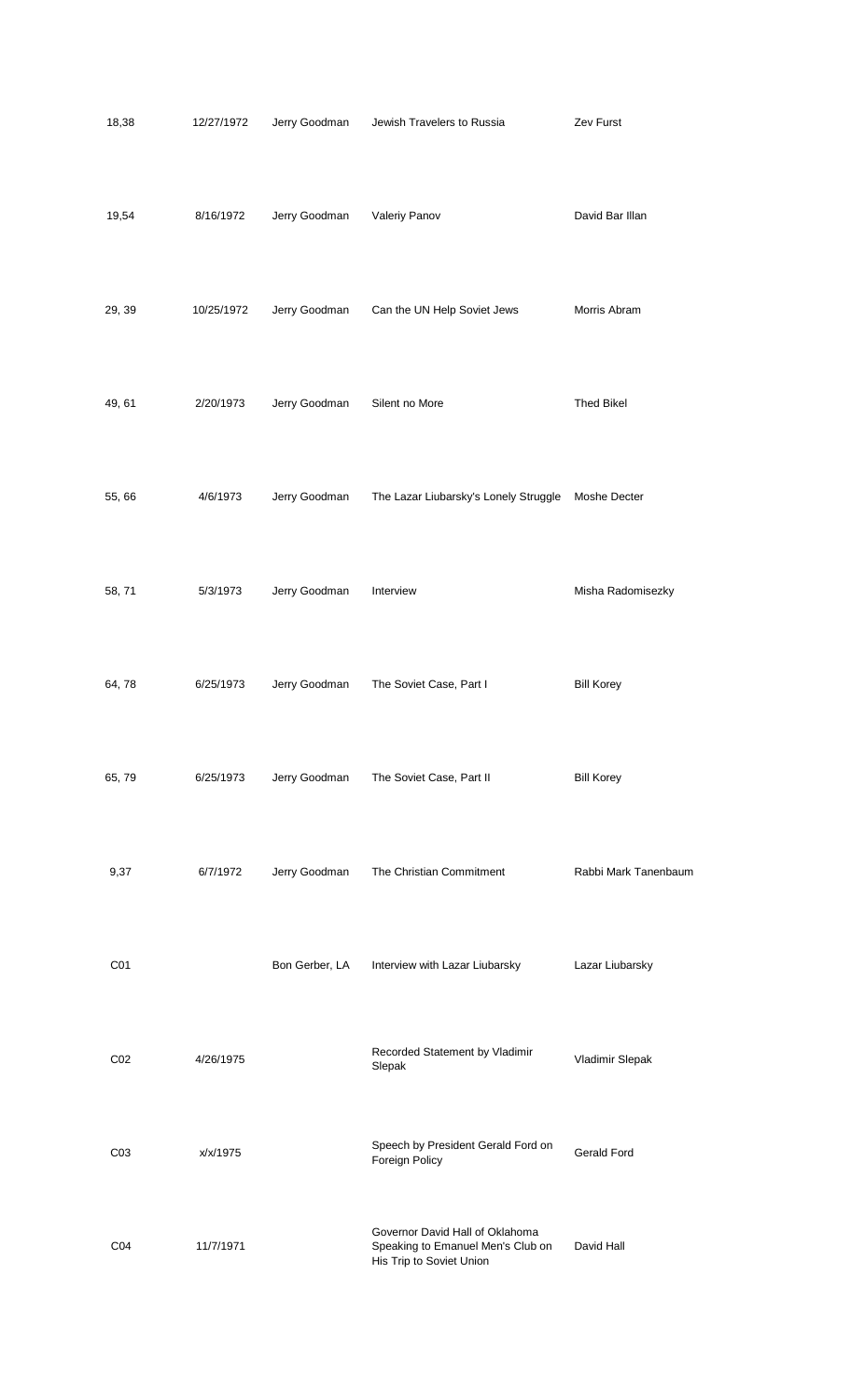| C05             | 5/11/1972 |                                                              | <b>Phone Conversation About Refuseniks</b><br>with Roman Rutman, Moscow                           |                                                                                                               |
|-----------------|-----------|--------------------------------------------------------------|---------------------------------------------------------------------------------------------------|---------------------------------------------------------------------------------------------------------------|
| C <sub>06</sub> | 11/x/1977 | Council of Jewish<br>Federations and<br><b>Welfare Funds</b> | Forum--Soviet Jewry: Developing<br>Community Policies to Meet Changing<br><b>World Conditions</b> | Zvi Gittelman, Dr. Fein,<br>Jerry Goodman                                                                     |
| C07             | 11/x/1978 | Council of Jewish<br>Federations and<br><b>Welfare Funds</b> | Forum--Soviet Jewry: Developing<br>Community Policies to Meet Changing<br><b>World Conditions</b> | Zvi Gittelman, Dr. Fein,<br>Jerry Goodman                                                                     |
| CO8             | 11/x/1976 | Council of Jewish<br>Federations and<br><b>Welfare Funds</b> | 45th General Assembly, Bicentennial<br>Perspective: Soviet Jewry                                  | Honorable Eugene Gold,<br>Ray Epstein                                                                         |
| CO9             | 7/11/1977 | Joyce Reed                                                   | Human Rights: Interview With Martin<br>Ennals, Secretary General, Amnesty<br>International        | <b>Martin Ennals</b>                                                                                          |
| C <sub>10</sub> | 7/11/1977 | Joyce Reed                                                   | Have You Heard: Tom Stoppards Trip<br>to Russia                                                   | Tom Stoppard                                                                                                  |
| C <sub>11</sub> | 8/x/1975  | Charlotte<br>Jacobson                                        | National Leadership Assembly for<br>National Conference on Soviet Jewry,<br>Part I                | Clair Kellman, David<br>Suskind, June Jacobs,<br>Sergio Nudelstejer, David<br>Seddakh, Sen. Edward<br>Kennedy |
| C <sub>12</sub> | 8/x/1975  | Charlotte<br>Jacobson                                        | National Leadership Assembly for<br>National Conference on Soviet Jewry,<br>Part II               | Clair Kellman, David<br>Suskind, June Jacobs,<br>Sergio Nudelstejer, David<br>Seddakh, Sen. Edward<br>Kennedy |
| C <sub>13</sub> | 8/x/1975  | Charlotte<br>Jacobson                                        | National Leadership Assembly for<br>National Conference on Soviet Jewry,<br>Part III              | Clair Kellman, David<br>Suskind, June Jacobs,<br>Sergio Nudelstejer, David<br>Seddakh, Sen. Edward<br>Kennedy |
| C14             | x/x/1972  |                                                              | UJA Report: Spring 1972, Zuckerman<br>Campaign Guide                                              |                                                                                                               |
| C <sub>15</sub> | x/x/1974  |                                                              | Viktor Polsky's Car Accident:<br>Statements of the Victim and Her<br>Doctor                       |                                                                                                               |
| C <sub>16</sub> | 8/x/1976  | Dr. Harry Cargas                                             | Victor Fainberg: Bukovsky Press<br>Conference, Interview by Dr. Harry<br>Cargas                   | Victor Fainberg                                                                                               |
| C <sub>17</sub> | x/x/1975  |                                                              | Briefing of NCSJ Leadership; Speech of<br>Congressman Bill Archer                                 | Jerry Goodman, Bill Archer                                                                                    |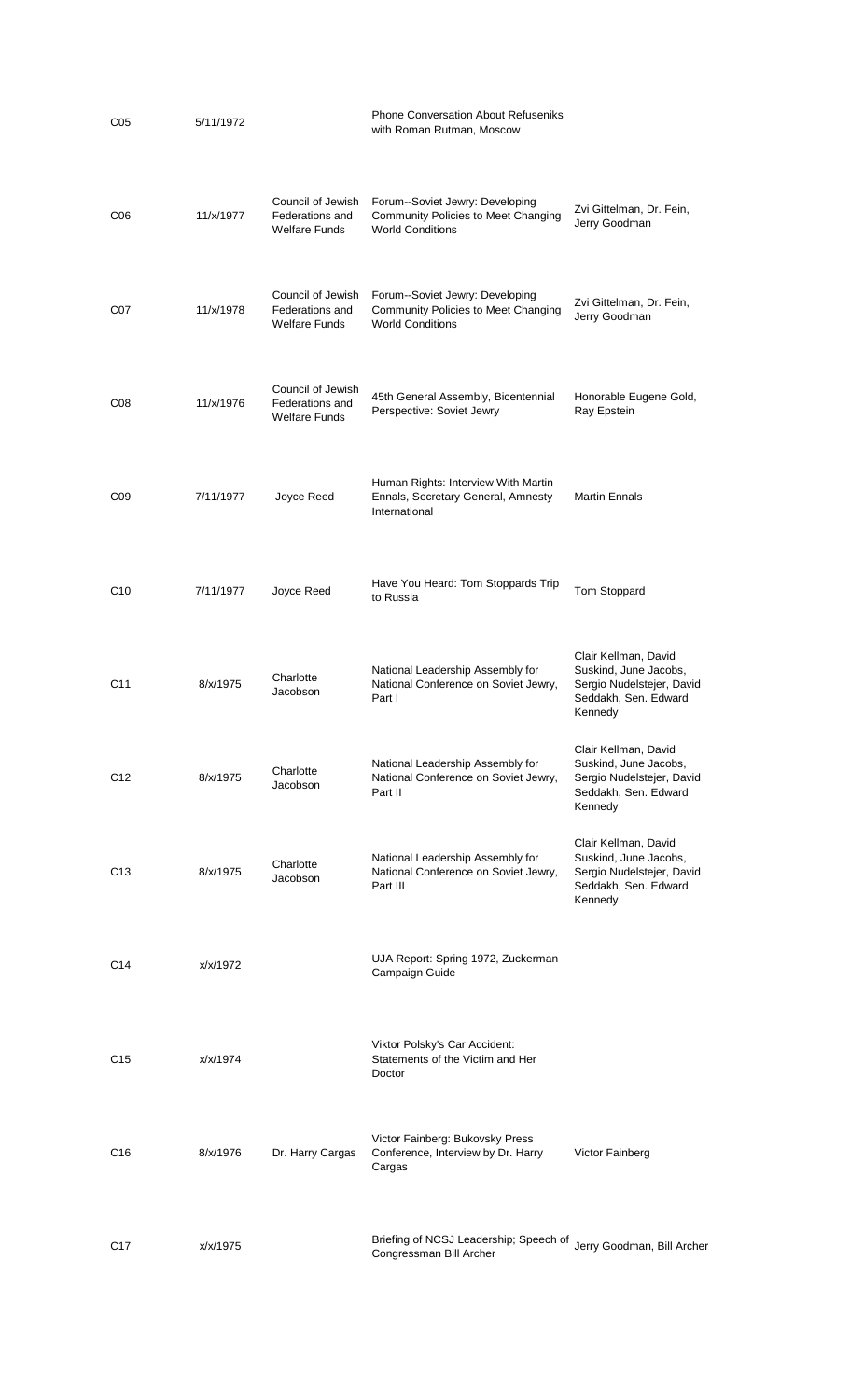| C <sub>18</sub> |                                         | Jerry Goodman                                                                                | Interview with Baruch Goodman,<br>Former Refusenik From Vilna                  | Baruch Goodman                               |
|-----------------|-----------------------------------------|----------------------------------------------------------------------------------------------|--------------------------------------------------------------------------------|----------------------------------------------|
| C <sub>19</sub> | x/x/1974                                |                                                                                              | Purim Celebration in Leningrad                                                 |                                              |
| C <sub>20</sub> | 5/9/1974                                | Jerry Goodman                                                                                | Phone Conversation With Vladimir<br>Slepak and Alexander Luntz                 | Vladimir Slepak, Alexander<br>Luntz          |
| C <sub>21</sub> | 5/15/1974                               |                                                                                              | Action on Behalf of Soviet Jews During<br>Expo '74 World Fair, Spokane, WA     | Eugene Huppin                                |
| C <sub>22</sub> | 12/10/1975                              |                                                                                              | A Phone call to Adina Korenblit                                                |                                              |
| C <sub>23</sub> | 2/14/1977                               |                                                                                              | Zavorev--Telegram to Rudenko                                                   |                                              |
| C24             | 8/12/1976                               | Hiller, Heston                                                                               | <b>Murdered Poets Demonstration</b>                                            |                                              |
| C <sub>25</sub> | 2/16/1977                               | Noam Shudofsky                                                                               | Phone Conversation with Anatoly<br>Sharansky, Dina Relina                      | Anatoly Sharansky, Dina<br>Relina            |
| C <sub>26</sub> | 3/11/1975                               |                                                                                              | Conversation with Wife of Alexander<br>Luntz, Moscow                           | Mrs. Alexander Luntz                         |
| C <sub>27</sub> |                                         |                                                                                              | Emergency Meeting in Support of<br>Sharansky and Other Soviet Jews Part I      | Natalya Sharansky et al.                     |
| C <sub>28</sub> |                                         | Jewish World<br>Family program<br>#1, English Jewish<br>People-to-People<br>Radio Foundation |                                                                                |                                              |
| C <sub>29</sub> |                                         | NCSJ, Jackie<br>Levine                                                                       | Conference of NCSJ Sponsoring<br>Organizations With 3 House<br>Representatives | Senators Fenwick, Solarz,<br>Fassel          |
| C <sub>30</sub> | 4/1/1972,<br>4/26/1972 and<br>1/20/1974 | Bernard and Fran<br>Alpert                                                                   | Phone calls to USSR                                                            | Victor Polsky, Boris Kogan,<br>Mrs. Gottlieb |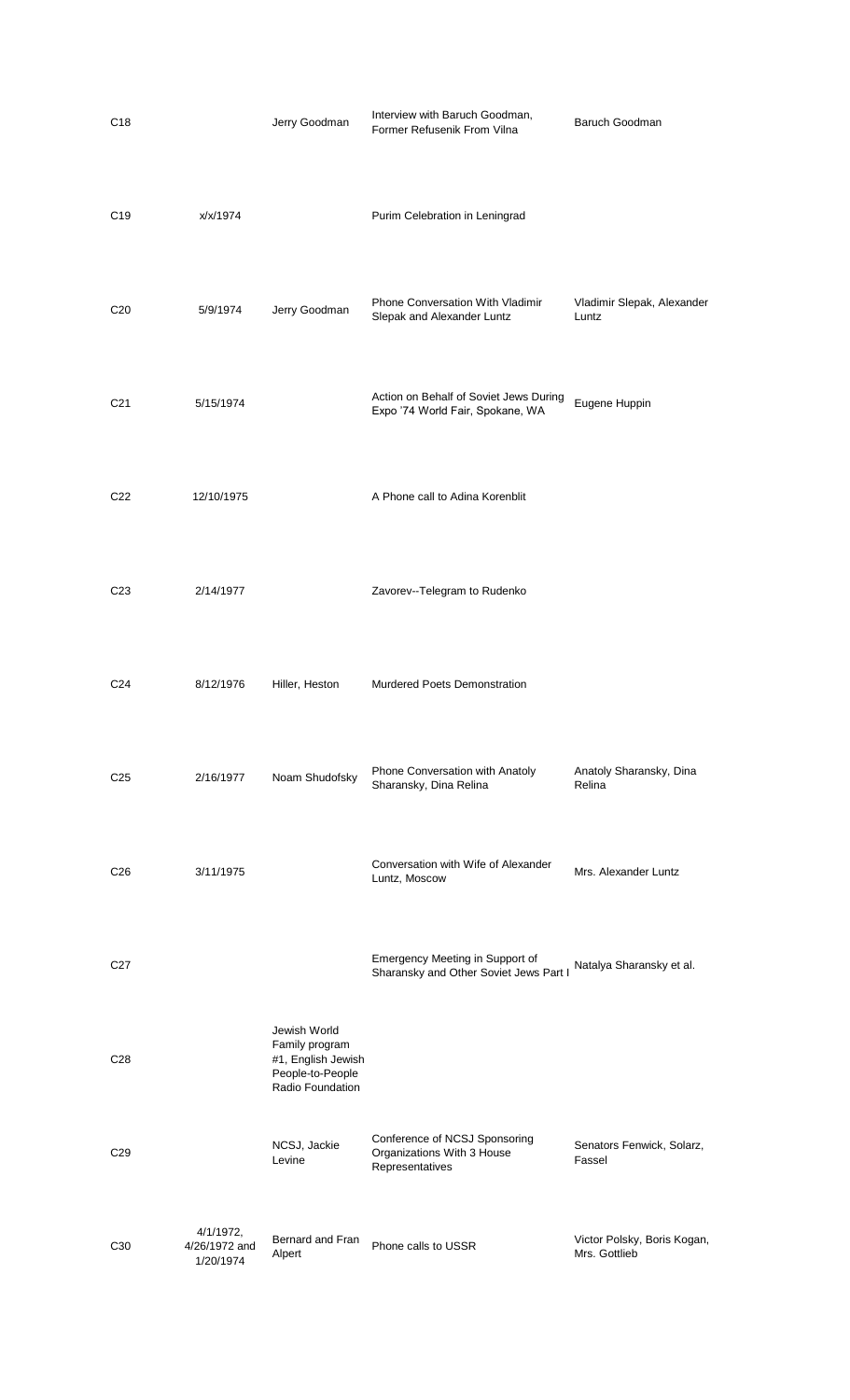| C <sub>31</sub> | $11/26$ /xxxx | Iru Koplin                                  | From Moscow: Slepak, Lerner, Luntz                                                                  |                                   |
|-----------------|---------------|---------------------------------------------|-----------------------------------------------------------------------------------------------------|-----------------------------------|
| C <sub>32</sub> | 4/x/1975      | Dr. Eric Ray                                | Recording for the Exhibition of<br>Paintings by Boris Penson, Soviet POC                            |                                   |
| C33             | 2/x/1976      |                                             | Soviet Jews Addressing the Brussels<br>2nd World Conference on Soviet Jewry Beilina                 | Alexander Lerner, Dina            |
| C34             | x/x/1976      |                                             | Senator Hubert Humphrey Conference                                                                  |                                   |
| C <sub>35</sub> | x/x/1973      |                                             | Tape From W. Lippert, M. Eidelman,<br>Riga                                                          |                                   |
| C <sub>36</sub> |               | Washington<br>Committee for<br>Soviet Jewry | Lerner, Luntz, Slepak, Goldfarb: Taking<br>in of books, Absorption in Israel.                       |                                   |
| C37             | 2/x/1976      |                                             | Soviet Jews Addressing the Brussels<br>2nd World Conference on Soviet Jewry                         | Alexander Lerner, Dina<br>Beilina |
| C38             |               |                                             | World of Soviet Jewry, Program 1:<br>Interview With Jerry Goodman                                   | Jerry Goodman                     |
| C <sub>39</sub> |               |                                             | World of Soviet Jewry, Program 3:<br>Discussion--Jerry Goodman, Abe Bair                            | Jerry Goodman, Abe Bair           |
| C40             | 6/28/1977     | LA Times, Robert<br>Toth                    | Bnai-Brith, ADL NY, For the Nest                                                                    |                                   |
| C41             | 4/11/1974     |                                             | Phone Conversation With Valeriy<br>Panov, Russian Language                                          | Valeriy Panov                     |
| C42             |               |                                             | <b>USSR Trip Report Coinciding With Visit</b><br>of Reps. Green, Yates, Baldwin, Archer,<br>Fenwick |                                   |
| C43             | 4/30/1972     | Jewish Welfare<br>Federation                | Solidarity Day Round Up, Atlanta,<br>Georgia                                                        | Georgiy Lasenskiy                 |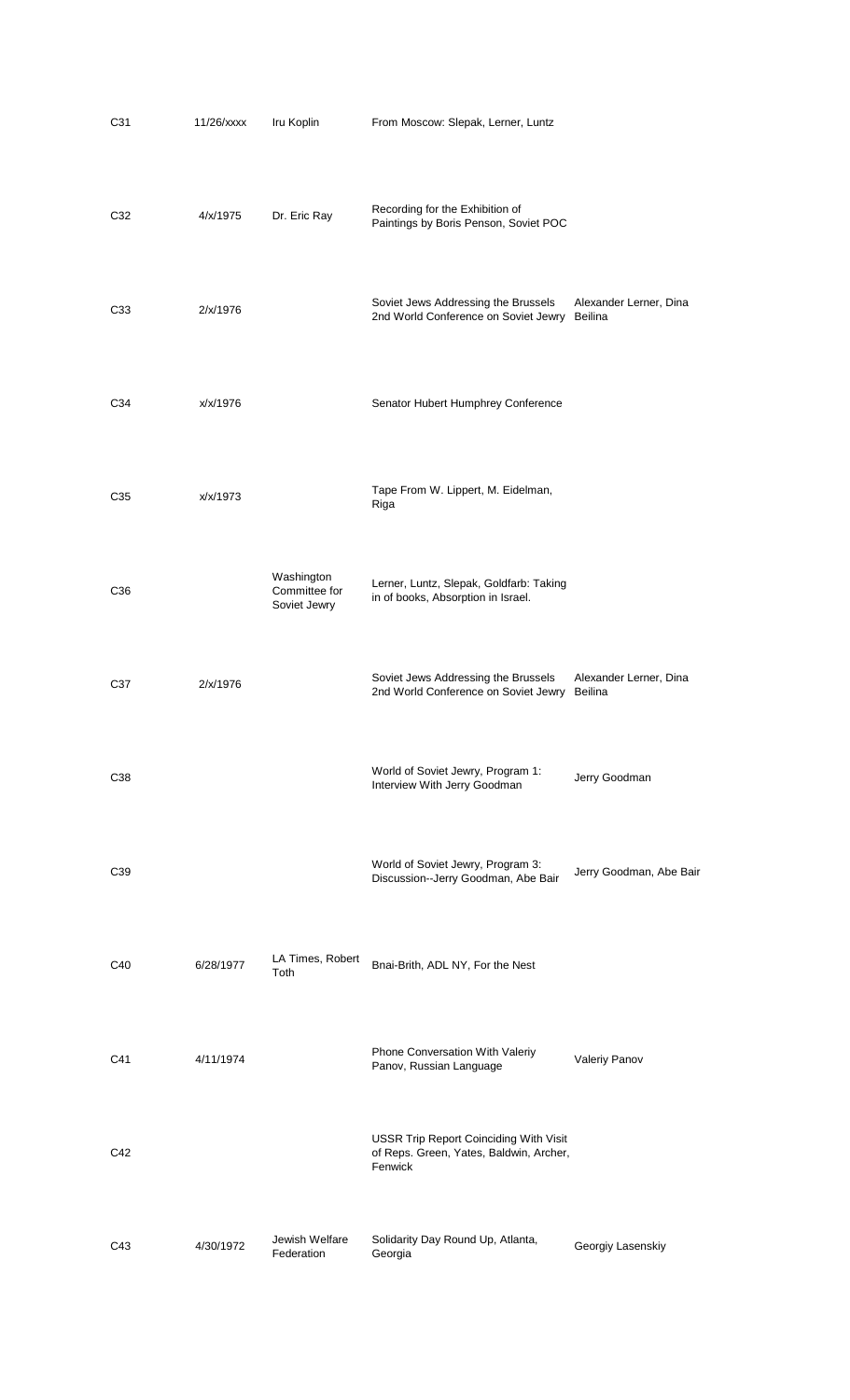| C44             | 4/9/1975  |                      | Victor Polsky: Press Conference Upon<br>Arrival to USA                             |                        |
|-----------------|-----------|----------------------|------------------------------------------------------------------------------------|------------------------|
| C45             |           |                      | NCSJ Leadership Assembly Featuring<br>Alexander Luntz                              | Alexander Luntz        |
| C46             | 5/14/1977 | Alan H. Molod        | Benjamin Fain: Interrogations by KGB,<br>Needs of Soviet Jewish Community          | Benjamin Fain          |
| C47             | 7/x/1977  | Judy Rosenbery       | Levich Phone Interview                                                             |                        |
| C48             |           |                      | USSR Trip Report and Songs by Two<br><b>Jewish Musicians</b>                       |                        |
| C49             |           |                      | Rosh Hashana Service Recorded for<br>Soviet Jews                                   | Rabbi Haskel Lookstein |
| C <sub>50</sub> |           |                      | Interviews with Former Refuseniks in<br>Israel, Moscow II, Parts 3                 |                        |
| C51             | 8/21/1972 | <b>Glenn Richter</b> | Phone conversation with Vladimir<br>Zaslavsky, Moscow                              | Vladimir Zaslavsky     |
| C <sub>52</sub> | x/x/1977  | <b>UJA</b>           | Alexander Slepak, son of Vladimir<br>Slepak: Statement on Behalf of Soviet<br>Jews | Alexander Slepak       |
| C <sub>53</sub> |           |                      | Volodya Lazaris: Assessment of<br>Sharansky Situation                              | Volodya Lazaris        |
| C <sub>54</sub> | 11/5/1977 |                      | Message by A. Sakharov and<br>Discussion While Recording                           | Andrey Sakharov        |
| C <sub>55</sub> | x/x/1976  |                      | The Death of Efim Davidovich                                                       |                        |
| C <sub>56</sub> | 3/18/1975 |                      | Press Conference on Prisoners of<br>Conscience                                     | <b>Telford Taylor</b>  |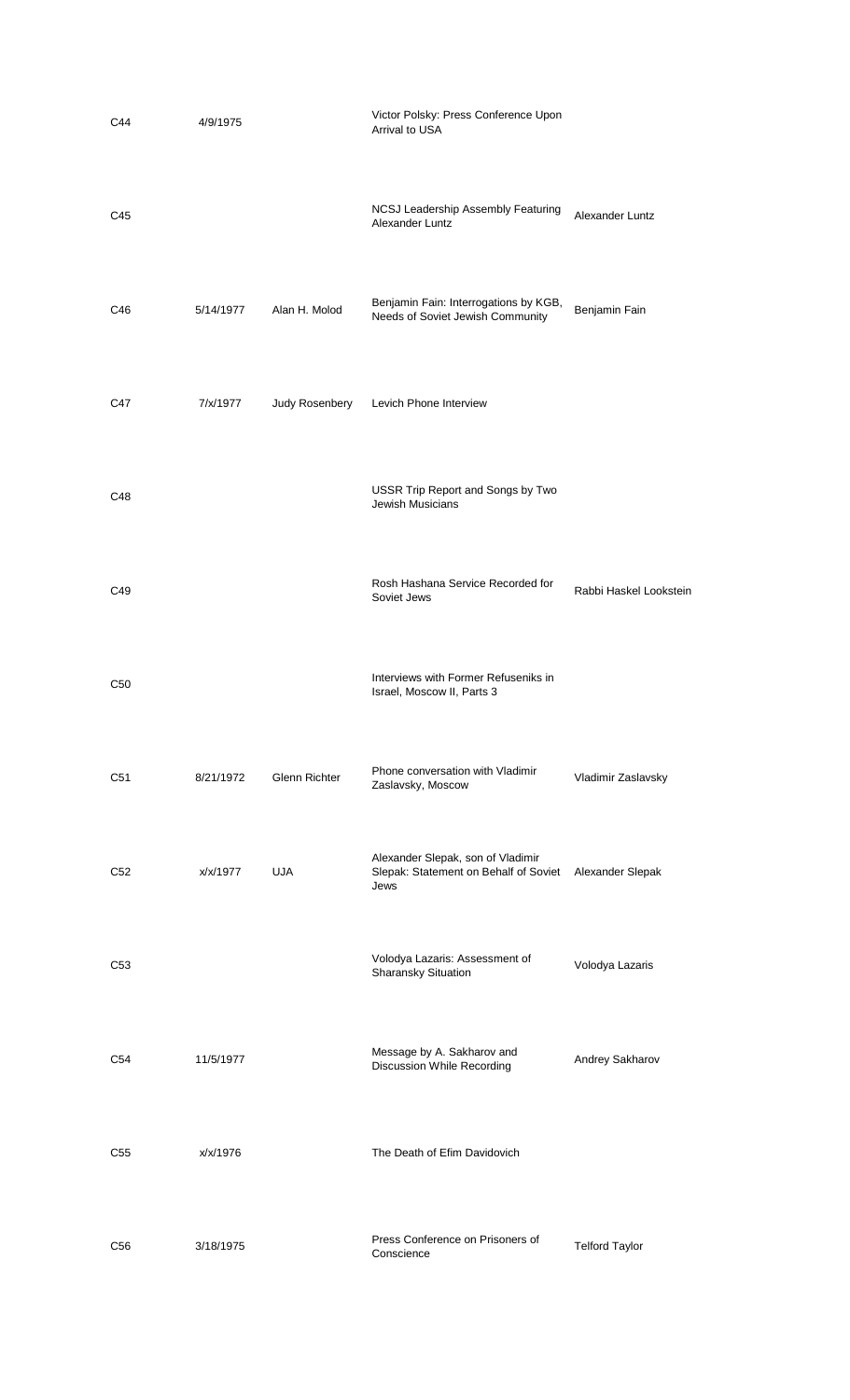| C57 | 1/x/1979   |                                                                                       | Alla Smelyanski's Plea, Mark to Commit<br>Suicide                                           |                                          |
|-----|------------|---------------------------------------------------------------------------------------|---------------------------------------------------------------------------------------------|------------------------------------------|
| C58 | 12/10/1972 |                                                                                       | Conversations with Moscow and South<br>Bend Indiana                                         |                                          |
| C59 |            |                                                                                       | Statement on Voice of America by a<br>Soviet Jew                                            | <b>Vladimir Prestin</b>                  |
| C60 |            |                                                                                       | Trip Report: Moscow and Lenigrad                                                            | Alvin and Doris Shakin                   |
| C61 | 5/7/1973   | <b>UJA Public</b><br>Relations Dept.                                                  | Phone call to a Soviet Jew on Israel<br>Independence Day                                    | Grigori Teitelbaum,<br>photographer      |
| C62 | x/x/1975   | <b>NCSJ</b>                                                                           | Immigration of Soviet Jews: Statistics;<br><b>Jackson Amendment</b>                         | Jerry Goodman,                           |
| M01 | 5/x/1972   |                                                                                       | Telephone Conversation With Victor<br>Yochut From Milwaukee, WI                             | Victor Yochut                            |
| M02 | 10/16/1972 | <b>WBAL_FM 99.5</b>                                                                   | <b>Viktor Perlo Commentary</b>                                                              | <b>Viktor Perlo</b>                      |
| M03 |            | <b>Reeves Production</b><br>Series, a Division<br>of Reeves<br>Telecom<br>Corporation | American Conference on Soviet Jewry,<br><b>Israel Communications</b>                        | Gazzara, Bikel, Moreno,<br>Schary, Adler |
| M04 |            | <b>Reeves Production</b><br>Series, a Division<br>of Reeves<br>Telecom<br>Corporation | American Conference on Soviet Jewry,<br><b>Israel Communications</b>                        | Gazzara, Bikel, Moreno,<br>Schary, Adler |
| M05 |            | <b>Reeves Production</b><br>Series, a Division<br>of Reeves<br>Telecom<br>Corporation | American Conference on Soviet Jewry,<br><b>Israel Communications</b>                        | Gazzara, Bikel, Moreno,<br>Schary, Adler |
| M06 |            | Anti-Defamation<br>League of Bnai-<br>Brith, Arnold<br>Foster                         | Soviet Jewry in Israel With Arnold<br>Foster: Interview With Mikhail Zand                   | Mikhail Zand                             |
| M07 |            | Anti-Defamation<br>League of Bnai-<br>Brith, Arnold<br>Foster                         | Soviet Jewry in Israel With Arnold<br>Foster: At the Western Wall With Soviet<br>Immigrants |                                          |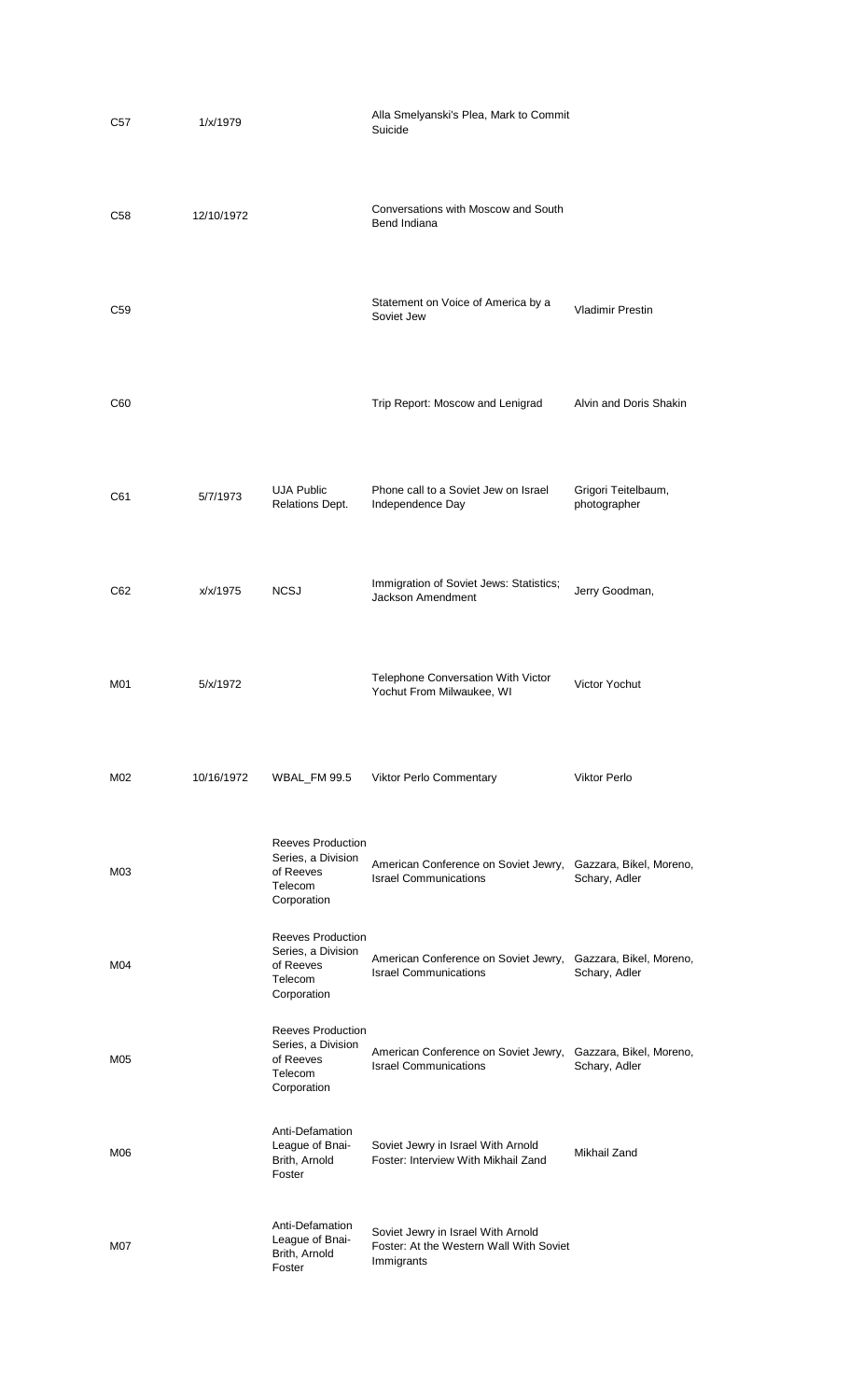| M08             |             | Anti-Defamation<br>League of Bnai-<br>Brith, Arnold<br>Foster | Soviet Jewry in Israel With Arnold<br>Foster: Arrival of Russian Immigrants at<br>Lod Airport |                                                                                    |
|-----------------|-------------|---------------------------------------------------------------|-----------------------------------------------------------------------------------------------|------------------------------------------------------------------------------------|
| M09             |             | Anti-Defamation<br>League of Bnai-<br>Brith, Arnold<br>Foster | Soviet Jewry in Israel With Arnold<br>Foster: Interview with Alla Rusinek                     | Alla Rusinek                                                                       |
| M10             | 12/1/1966   | American Jewish<br>Conference on<br>Soviet Jewry              |                                                                                               | Martin Luther King                                                                 |
| M11             |             |                                                               | Topics 44, M. Friedberg                                                                       |                                                                                    |
| M12             |             |                                                               | Topics 45, M Friedberg                                                                        |                                                                                    |
| M <sub>13</sub> | 10/1/1975   |                                                               | Refuseniks--Victor Brailovsky, Elia<br>Essas, Moscow                                          |                                                                                    |
| M14             |             |                                                               | Feffer                                                                                        |                                                                                    |
| M15             |             |                                                               | Sam Stevenson, Alan King                                                                      |                                                                                    |
| M16             | $4/4$ /xxxx | Israel<br>Communications<br>Inc.                              | 50-second Spot Announcement                                                                   | Rabbi Gilbert Klaperman,<br>Chairman of the New York<br>Conference on Soviet Jewry |
| M17             | 5/16/1971   |                                                               | Press conference, Waldorf-Astoria,<br>Mike Alexandrovich                                      | Mike Alexandrovich                                                                 |
| M18             |             | Unidentified                                                  |                                                                                               |                                                                                    |
| M19             | 6/3/1974    |                                                               | NCSJ Plenum, Washington DC, Part II                                                           |                                                                                    |
| M20             |             |                                                               | LA Program on Soviet Jewry                                                                    |                                                                                    |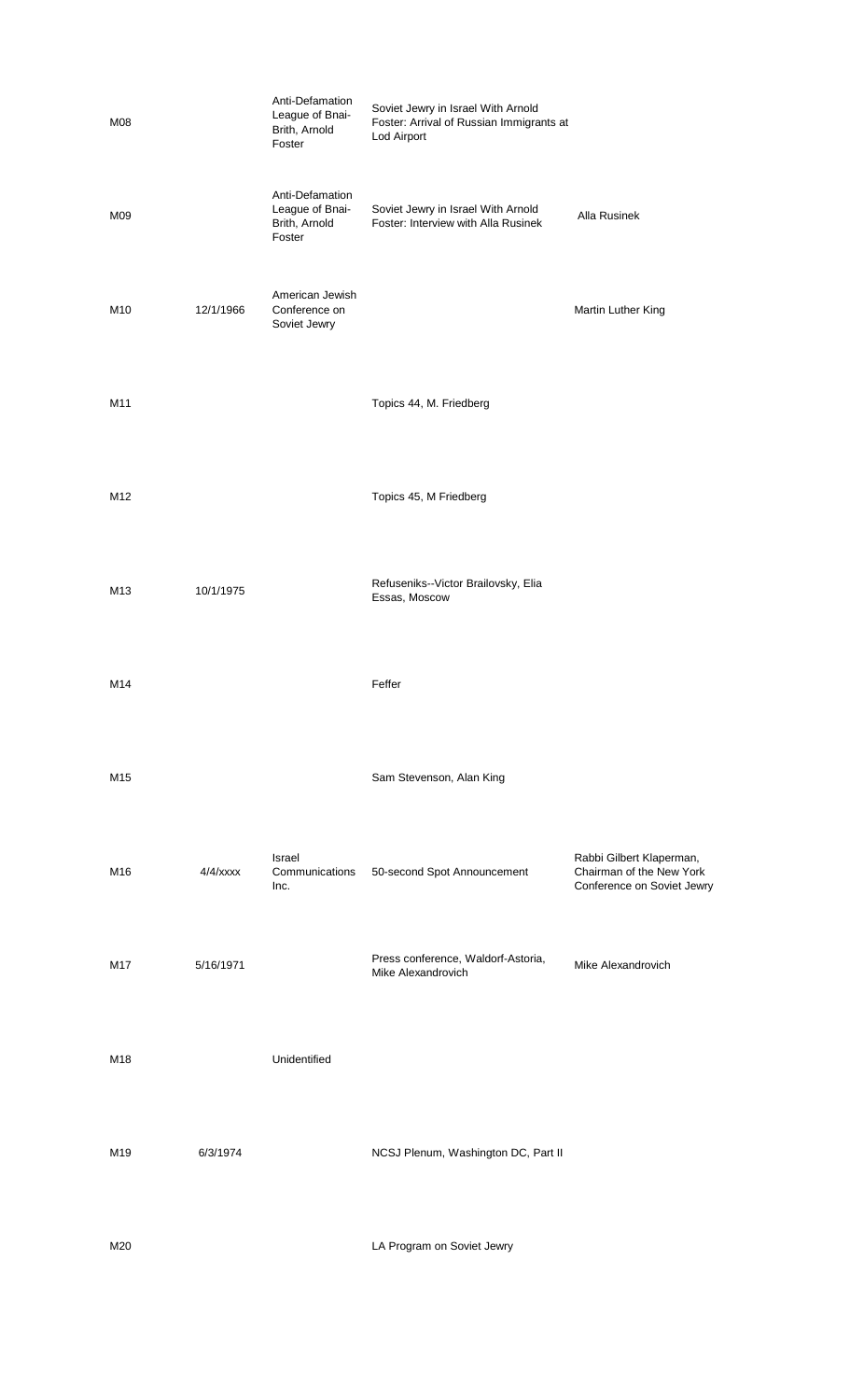| M21 | 4/28/1970  | Voice of America<br><b>United States</b><br>Information<br>Agency                                | Russian: Special Passover Program,<br>for Mr. Buchs--Russian Division                                                                                                                                                     |                                                                               |
|-----|------------|--------------------------------------------------------------------------------------------------|---------------------------------------------------------------------------------------------------------------------------------------------------------------------------------------------------------------------------|-------------------------------------------------------------------------------|
| M22 | 11/25/1970 | Voice of America<br><b>United States</b><br>Information<br>Agency USSR<br>Division,<br>Mansvetov | Interview with W. N. Lifshitz                                                                                                                                                                                             | W. N. Lifshitz                                                                |
| M23 | 12/10/1966 |                                                                                                  | Cooper Union Demonstration on Behalf Martin Sobel and Theodore<br>of Soviet Jewry, Part I                                                                                                                                 | Bikel                                                                         |
| M24 | 12/10/1966 |                                                                                                  | Cooper Union Demonstration on Behalf Martin Sobel and Theodore<br>of Soviet Jewry, Part III                                                                                                                               | Bikel                                                                         |
| M25 | 4/17/1966  |                                                                                                  | American Jewish Conference on Soviet<br>Jewry, Sheraton Hotel                                                                                                                                                             |                                                                               |
| M26 | 12/11/1966 | Hal Youngblood                                                                                   | In contact--WJR, Anti-Semitism Today Maurice Samuel                                                                                                                                                                       |                                                                               |
| M27 | 12/1/1968  | Radio Liberty                                                                                    | January 13th--Anniversary of Death of<br>S. Mikhoels                                                                                                                                                                      |                                                                               |
| M28 | 5/13/xxx   | YIVO Institute for<br>Jewish Research                                                            | Ideological Contribution of Eastern<br>European Jewry to the Rise of the State Shlomo Noble, YIVO;<br>of Israel up to 1897 (Yiddish); Russian-<br>Jewish Socialist Ideologies and the<br>Emergence of the State of Israel | Jonathan Frankel, Hebrew<br>University                                        |
| M29 |            |                                                                                                  | Kaminska et al.                                                                                                                                                                                                           |                                                                               |
| M30 |            |                                                                                                  | Prof. Paper and Feffer.                                                                                                                                                                                                   |                                                                               |
| M31 | 3/31/1970  | WPIX-TV, Jerry<br>Goodman                                                                        | Jewish Dimension: Soviet Jewry                                                                                                                                                                                            | Harrison E. Salisbury,<br>Assistant Managing Editor,<br><b>New York Times</b> |
| M32 |            |                                                                                                  | Unidentified                                                                                                                                                                                                              |                                                                               |
| M33 |            |                                                                                                  | Interviews with Former Refuseniks in<br>Israel: Moscow I, Part I                                                                                                                                                          |                                                                               |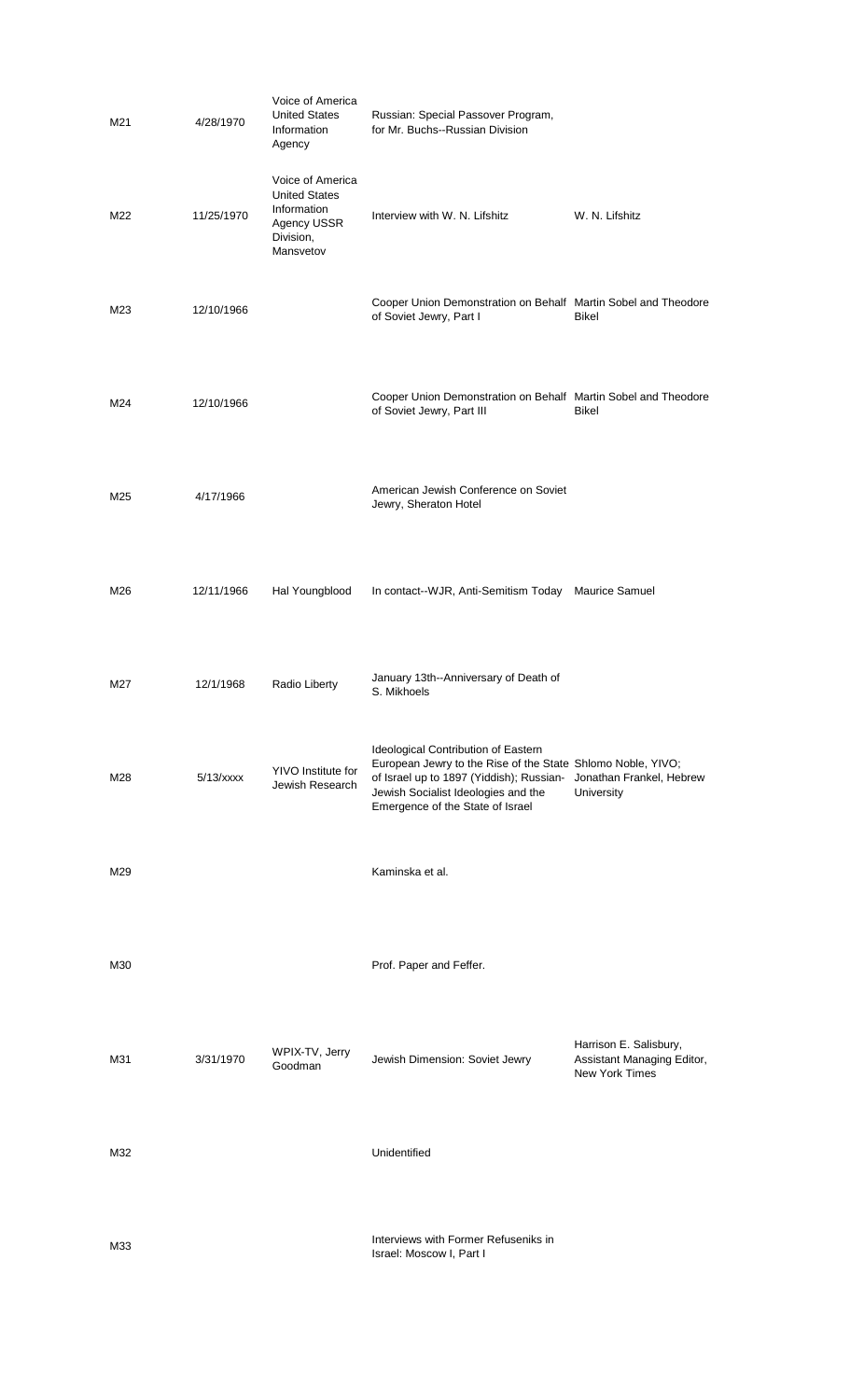| M34 | Interviews with Former Refuseniks in<br>Israel, Moscow I, Part II        |
|-----|--------------------------------------------------------------------------|
| M35 | Interviews with Former Refuseniks in<br>Israel, Moscow II, Part I        |
| M36 | Interviews with Former Refuseniks in<br>Israel, Moscow II, Parts 2 and 3 |
| M37 | Interviews with Former Refuseniks in<br>Israel, Moscow III               |
| M38 | Interviews with Former Refuseniks in<br>Israel, Moscow IV                |
| M39 | Interviews with Former Refuseniks in<br>Israel, Derbent I                |
| M40 | Interviews with Former Refuseniks in<br>Israel, Leningrad I, Part I      |
| M41 | Interviews with Former Refuseniks in<br>Israel, Leningrad I, Part II     |
| M42 | Interviews with Former Refuseniks in<br>Israel, Leningrad II, Part I     |
| M43 | Interviews with Former Refuseniks in<br>Israel, Leningrad II, Part II    |
| M44 | Interviews with Former Refuseniks in<br>Israel, Vilna I                  |
| M45 | Interviews with Former Refuseniks in<br>Israel, Vilna II                 |
| M46 | Interviews with Former Refuseniks in<br>Israel, Georgia                  |